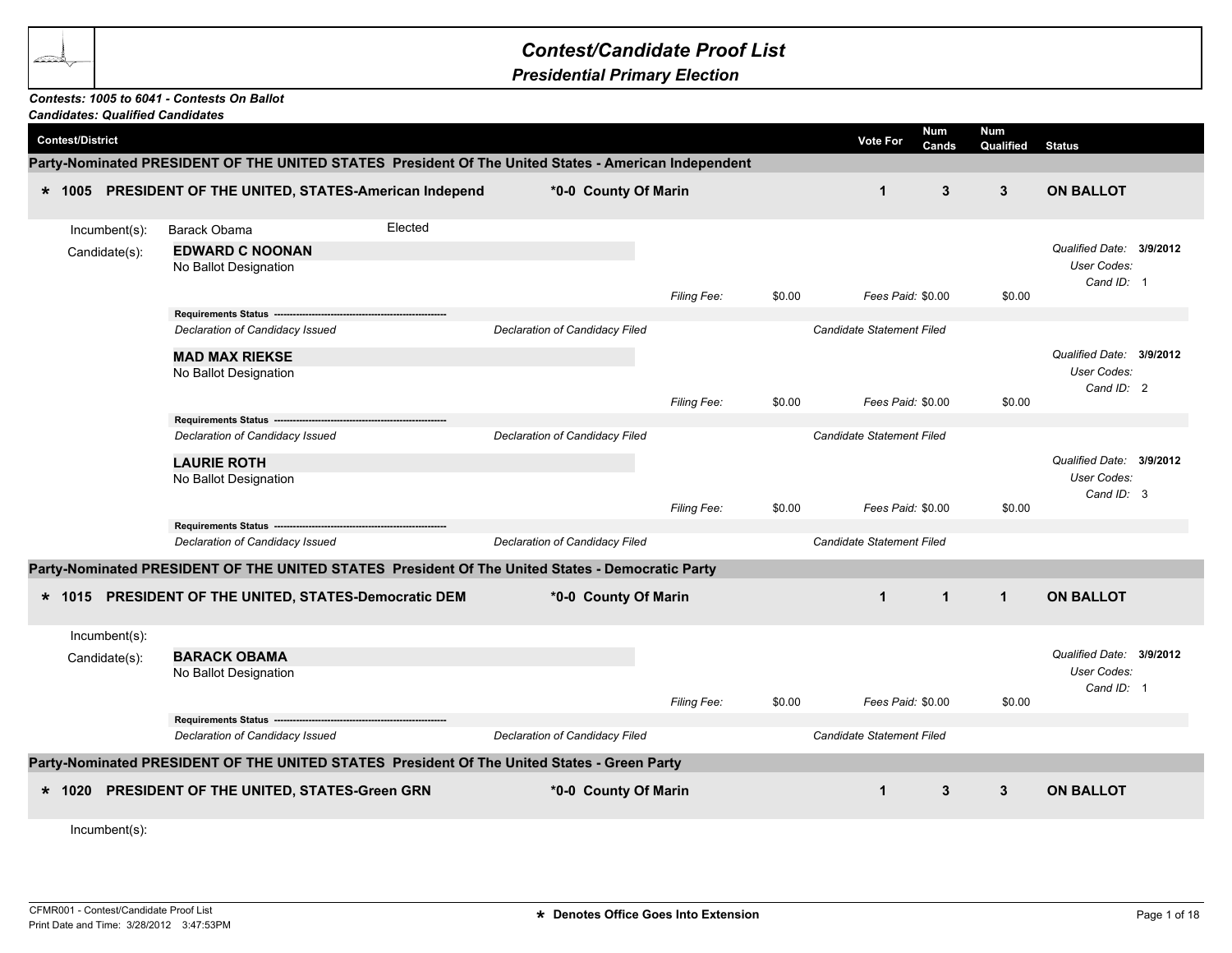| <b>Contest/District</b> |                                                                                                   |                                |                    |        | <b>Vote For</b>                  | Num<br>Cands | <b>Num</b><br>Qualified | <b>Status</b>                                                |  |
|-------------------------|---------------------------------------------------------------------------------------------------|--------------------------------|--------------------|--------|----------------------------------|--------------|-------------------------|--------------------------------------------------------------|--|
|                         | Party-Nominated PRESIDENT OF THE UNITED STATES President Of The United States - Green Party       |                                |                    |        |                                  |              |                         |                                                              |  |
| 1020                    | PRESIDENT OF THE UNITED, STATES-Green GRN                                                         |                                |                    |        | $\mathbf{1}$                     | 3            | $\mathbf{3}$            | <b>ON BALLOT</b>                                             |  |
| Candidate(s):           | <b>ROSEANNE BARR</b><br>No Ballot Designation                                                     |                                | Filing Fee:        | \$0.00 | Fees Paid: \$0.00                |              | \$0.00                  | Qualified Date: 3/9/2012<br>User Codes:<br>Cand ID: 1        |  |
|                         | Requirements Status ---                                                                           |                                |                    |        |                                  |              |                         |                                                              |  |
|                         | Declaration of Candidacy Issued                                                                   | Declaration of Candidacy Filed |                    |        | Candidate Statement Filed        |              |                         |                                                              |  |
|                         | <b>KENT MESPLAY</b><br>No Ballot Designation                                                      |                                |                    |        |                                  |              |                         | Qualified Date: 3/9/2012<br>User Codes:<br>Cand ID: 2        |  |
|                         |                                                                                                   |                                | Filing Fee:        | \$0.00 | Fees Paid: \$0.00                |              | \$0.00                  |                                                              |  |
|                         | Declaration of Candidacy Issued                                                                   | Declaration of Candidacy Filed |                    |        | <b>Candidate Statement Filed</b> |              |                         |                                                              |  |
|                         | <b>JILL STEIN</b>                                                                                 |                                |                    |        |                                  |              |                         | Qualified Date: 3/9/2012                                     |  |
|                         | No Ballot Designation                                                                             |                                |                    |        | Fees Paid: \$0.00                |              |                         | User Codes:<br>Cand ID: 3                                    |  |
|                         | Requirements Status ---                                                                           |                                | Filing Fee:        | \$0.00 |                                  |              | \$0.00                  |                                                              |  |
|                         | Declaration of Candidacy Issued                                                                   | Declaration of Candidacy Filed |                    |        | Candidate Statement Filed        |              |                         |                                                              |  |
|                         | Party-Nominated PRESIDENT OF THE UNITED STATES President Of The United States - Libertarian Party |                                |                    |        |                                  |              |                         |                                                              |  |
| $*$ 1025                | PRESIDENT OF THE UNITED, STATES-Libertarian LIB                                                   | *0-0 County Of Marin           |                    |        | $\mathbf{1}$                     | 9            | 9                       | <b>ON BALLOT</b>                                             |  |
| Incumbent(s):           |                                                                                                   |                                |                    |        |                                  |              |                         |                                                              |  |
| Candidate(s):           | <b>ROGER GARY</b><br>No Ballot Designation                                                        |                                |                    |        |                                  |              |                         | Qualified Date: 3/9/2012<br><b>User Codes:</b><br>Cand ID: 1 |  |
|                         |                                                                                                   |                                | Filing Fee:        | \$0.00 | Fees Paid: \$0.00                |              | \$0.00                  |                                                              |  |
|                         | Requirements Status ----                                                                          |                                |                    |        |                                  |              |                         |                                                              |  |
|                         | Declaration of Candidacy Issued<br><b>R J. HARRIS</b><br>No Ballot Designation                    | Declaration of Candidacy Filed |                    |        | Candidate Statement Filed        |              |                         | Qualified Date: 3/9/2012<br>User Codes:<br>Cand ID: 2        |  |
|                         |                                                                                                   |                                | <b>Filing Fee:</b> | \$0.00 | Fees Paid: \$0.00                |              | \$0.00                  |                                                              |  |
|                         | Requirements Status ----<br>Declaration of Candidacy Issued                                       | Declaration of Candidacy Filed |                    |        | <b>Candidate Statement Filed</b> |              |                         |                                                              |  |
|                         | <b>GARY JOHNSON</b><br>No Ballot Designation                                                      |                                |                    |        |                                  |              |                         | Qualified Date: 3/9/2012<br>User Codes:<br>Cand ID: 3        |  |
|                         |                                                                                                   |                                | Filing Fee:        | \$0.00 | Fees Paid: \$0.00                |              | \$0.00                  |                                                              |  |
|                         | <b>Requirements Status -</b>                                                                      |                                |                    |        | Candidate Statement Filed        |              |                         |                                                              |  |
|                         | Declaration of Candidacy Issued                                                                   | Declaration of Candidacy Filed |                    |        |                                  |              |                         |                                                              |  |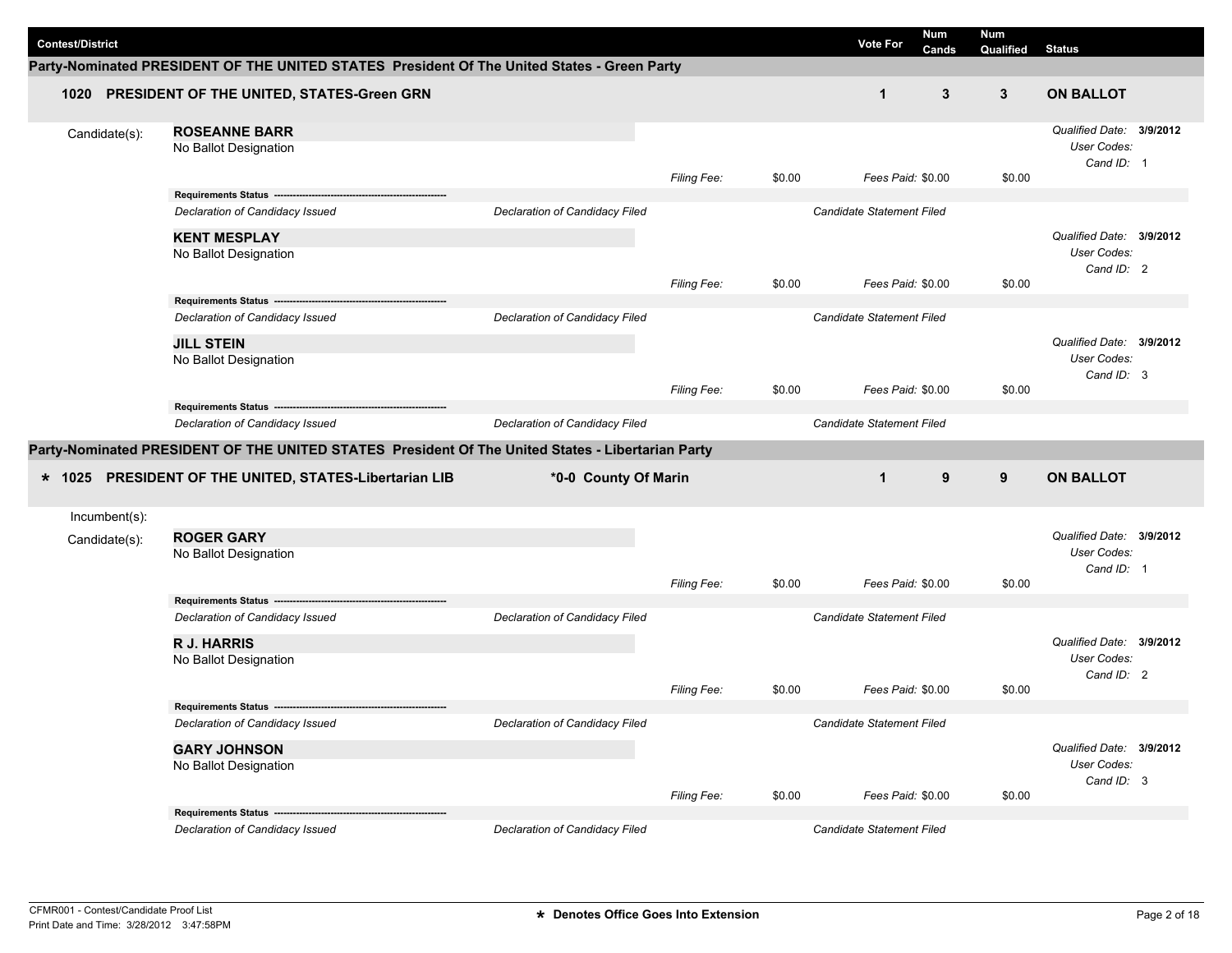| <b>Contest/District</b> | Party-Nominated PRESIDENT OF THE UNITED STATES President Of The United States - Libertarian Party       |                                       |                    |        | <b>Vote For</b>                  | Num<br>Cands | <b>Num</b><br>Qualified | <b>Status</b>                                         |  |
|-------------------------|---------------------------------------------------------------------------------------------------------|---------------------------------------|--------------------|--------|----------------------------------|--------------|-------------------------|-------------------------------------------------------|--|
|                         | 1025 PRESIDENT OF THE UNITED, STATES-Libertarian LIB                                                    |                                       |                    |        | $\mathbf 1$                      | 9            | 9                       | <b>ON BALLOT</b>                                      |  |
|                         | <b>SCOTT KELLER</b><br>No Ballot Designation                                                            |                                       |                    |        |                                  |              |                         | Qualified Date: 3/9/2012<br>User Codes:<br>Cand ID: 4 |  |
|                         |                                                                                                         |                                       | <b>Filing Fee:</b> | \$0.00 | Fees Paid: \$0.00                |              | \$0.00                  |                                                       |  |
|                         | Requirements Status ----                                                                                |                                       |                    |        |                                  |              |                         |                                                       |  |
|                         | Declaration of Candidacy Issued                                                                         | Declaration of Candidacy Filed        |                    |        | <b>Candidate Statement Filed</b> |              |                         |                                                       |  |
|                         | <b>JAMES OGLE</b><br>No Ballot Designation                                                              |                                       |                    |        |                                  |              |                         | Qualified Date: 3/9/2012<br>User Codes:               |  |
|                         |                                                                                                         |                                       |                    |        |                                  |              |                         | Cand ID: 5                                            |  |
|                         |                                                                                                         |                                       | <b>Filing Fee:</b> | \$0.00 | Fees Paid: \$0.00                |              | \$0.00                  |                                                       |  |
|                         | Requirements Status --                                                                                  |                                       |                    |        |                                  |              |                         |                                                       |  |
|                         | Declaration of Candidacy Issued                                                                         | Declaration of Candidacy Filed        |                    |        | Candidate Statement Filed        |              |                         |                                                       |  |
|                         | <b>CARL PERSON</b>                                                                                      |                                       |                    |        |                                  |              |                         | Qualified Date: 3/9/2012                              |  |
|                         | No Ballot Designation                                                                                   |                                       |                    |        |                                  |              |                         | User Codes:                                           |  |
|                         |                                                                                                         |                                       | Filing Fee:        | \$0.00 | Fees Paid: \$0.00                |              | \$0.00                  | Cand ID: 6                                            |  |
|                         | Requirements Status ---------------------                                                               |                                       |                    |        |                                  |              |                         |                                                       |  |
|                         | Declaration of Candidacy Issued                                                                         | Declaration of Candidacy Filed        |                    |        | <b>Candidate Statement Filed</b> |              |                         |                                                       |  |
|                         | <b>BILL STILL</b>                                                                                       |                                       |                    |        |                                  |              |                         | Qualified Date: 3/9/2012                              |  |
|                         | No Ballot Designation                                                                                   |                                       |                    |        |                                  |              |                         | User Codes:                                           |  |
|                         |                                                                                                         |                                       | Filing Fee:        | \$0.00 | Fees Paid: \$0.00                |              | \$0.00                  | Cand ID: 7                                            |  |
|                         | Requirements Status -------                                                                             |                                       |                    |        |                                  |              |                         |                                                       |  |
|                         | Declaration of Candidacy Issued                                                                         | Declaration of Candidacy Filed        |                    |        | Candidate Statement Filed        |              |                         |                                                       |  |
|                         | <b>BARBARA JOY WAYMIRE</b>                                                                              |                                       |                    |        |                                  |              |                         | Qualified Date: 3/9/2012                              |  |
|                         | No Ballot Designation                                                                                   |                                       |                    |        |                                  |              |                         | User Codes:                                           |  |
|                         |                                                                                                         |                                       |                    |        |                                  |              |                         | Cand ID: 8                                            |  |
|                         |                                                                                                         |                                       | <b>Filing Fee:</b> | \$0.00 | Fees Paid: \$0.00                |              | \$0.00                  |                                                       |  |
|                         | Requirements Status --------------------------------<br>Declaration of Candidacy Issued                 | Declaration of Candidacy Filed        |                    |        | Candidate Statement Filed        |              |                         |                                                       |  |
|                         | <b>LEE WRIGHTS</b>                                                                                      |                                       |                    |        |                                  |              |                         | Qualified Date: 3/9/2012                              |  |
|                         | No Ballot Designation                                                                                   |                                       |                    |        |                                  |              |                         | User Codes:                                           |  |
|                         |                                                                                                         |                                       |                    |        |                                  |              |                         | Cand ID: 9                                            |  |
|                         |                                                                                                         |                                       | <b>Filing Fee:</b> | \$0.00 | Fees Paid: \$0.00                |              | \$0.00                  |                                                       |  |
|                         | Requirements Status ------------------------------                                                      |                                       |                    |        |                                  |              |                         |                                                       |  |
|                         | Declaration of Candidacy Issued                                                                         | <b>Declaration of Candidacy Filed</b> |                    |        | Candidate Statement Filed        |              |                         |                                                       |  |
|                         | Party-Nominated PRESIDENT OF THE UNITED STATES President Of The United States - Peace and Freedom Party |                                       |                    |        |                                  |              |                         |                                                       |  |
|                         | * 1030 PRESIDENT OF THE UNITED, STATES-Peace and Freed P                                                | *0-0 County Of Marin                  |                    |        | $\mathbf 1$                      | $\mathbf{3}$ | $\mathbf{3}$            | <b>ON BALLOT</b>                                      |  |
|                         |                                                                                                         |                                       |                    |        |                                  |              |                         |                                                       |  |
| Incumbent(s):           |                                                                                                         |                                       |                    |        |                                  |              |                         |                                                       |  |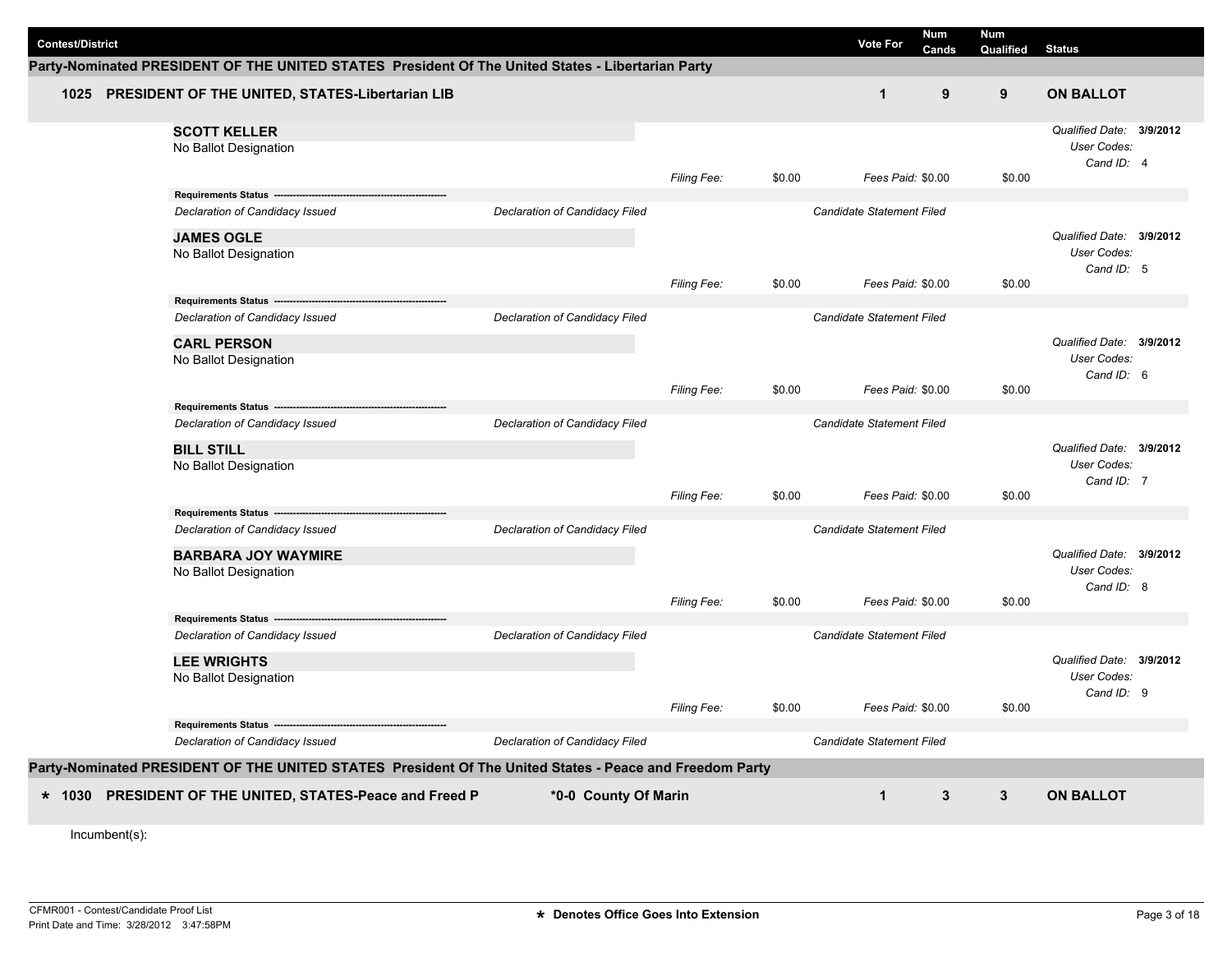| <b>Contest/District</b> |                                                                                                          |                                |                    |        | <b>Vote For</b>           | Num<br>Cands | <b>Num</b><br>Qualified | <b>Status</b>                                         |  |
|-------------------------|----------------------------------------------------------------------------------------------------------|--------------------------------|--------------------|--------|---------------------------|--------------|-------------------------|-------------------------------------------------------|--|
|                         | Party-Nominated PRESIDENT OF THE UNITED STATES  President Of The United States - Peace and Freedom Party |                                |                    |        |                           |              |                         |                                                       |  |
|                         | 1030 PRESIDENT OF THE UNITED, STATES-Peace and Freed P                                                   |                                |                    |        | $\mathbf 1$               | 3            | 3                       | <b>ON BALLOT</b>                                      |  |
| Candidate(s):           | <b>STEWART ALEXANDER</b><br>No Ballot Designation                                                        |                                | Filing Fee:        | \$0.00 | Fees Paid: \$0.00         |              | \$0.00                  | Qualified Date: 3/9/2012<br>User Codes:<br>Cand ID: 1 |  |
|                         | Requirements Status --                                                                                   |                                |                    |        |                           |              |                         |                                                       |  |
|                         | Declaration of Candidacy Issued                                                                          | Declaration of Candidacy Filed |                    |        | Candidate Statement Filed |              |                         |                                                       |  |
|                         | <b>ROSS C "ROCKY" ANDERSON</b><br>No Ballot Designation                                                  |                                |                    |        |                           |              |                         | Qualified Date: 3/9/2012<br>User Codes:<br>Cand ID: 2 |  |
|                         |                                                                                                          |                                | Filing Fee:        | \$0.00 | Fees Paid: \$0.00         |              | \$0.00                  |                                                       |  |
|                         | Requirements Status --                                                                                   |                                |                    |        |                           |              |                         |                                                       |  |
|                         | Declaration of Candidacy Issued                                                                          | Declaration of Candidacy Filed |                    |        | Candidate Statement Filed |              |                         |                                                       |  |
|                         | <b>STEPHEN DURHAM</b><br>No Ballot Designation                                                           |                                |                    |        |                           |              |                         | Qualified Date: 3/9/2012<br>User Codes:<br>Cand ID: 3 |  |
|                         |                                                                                                          |                                | Filing Fee:        | \$0.00 | Fees Paid: \$0.00         |              | \$0.00                  |                                                       |  |
|                         |                                                                                                          |                                |                    |        |                           |              |                         |                                                       |  |
|                         | Declaration of Candidacy Issued                                                                          | Declaration of Candidacy Filed |                    |        | Candidate Statement Filed |              |                         |                                                       |  |
|                         | Party-Nominated PRESIDENT OF THE UNITED STATES President Of The United States - Republican Party         |                                |                    |        |                           |              |                         |                                                       |  |
|                         | * 1035 PRESIDENT OF THE UNITED, STATES-Republican REP                                                    | *0-0 County Of Marin           |                    |        | $\mathbf 1$               | 6            | 6                       | <b>ON BALLOT</b>                                      |  |
| Incumbent(s):           |                                                                                                          |                                |                    |        |                           |              |                         |                                                       |  |
| Candidate(s):           | <b>NEWT GINGRICH</b><br>No Ballot Designation                                                            |                                |                    |        |                           |              |                         | Qualified Date: 3/9/2012<br>User Codes:<br>Cand ID: 1 |  |
|                         |                                                                                                          |                                | Filing Fee:        | \$0.00 | Fees Paid: \$0.00         |              | \$0.00                  |                                                       |  |
|                         | Requirements Status --<br>Declaration of Candidacy Issued                                                | Declaration of Candidacy Filed |                    |        | Candidate Statement Filed |              |                         |                                                       |  |
|                         | <b>FRED KARGER</b><br>No Ballot Designation                                                              |                                |                    |        |                           |              |                         | Qualified Date: 3/9/2012<br>User Codes:<br>Cand ID: 2 |  |
|                         | Requirements Status ---                                                                                  |                                | <b>Filing Fee:</b> | \$0.00 | Fees Paid: \$0.00         |              | \$0.00                  |                                                       |  |
|                         | Declaration of Candidacy Issued                                                                          | Declaration of Candidacy Filed |                    |        | Candidate Statement Filed |              |                         |                                                       |  |
|                         | <b>RON PAUL</b><br>No Ballot Designation                                                                 |                                |                    |        |                           |              |                         | Qualified Date: 3/9/2012<br>User Codes:<br>Cand ID: 3 |  |
|                         |                                                                                                          |                                | Filing Fee:        | \$0.00 | Fees Paid: \$0.00         |              | \$0.00                  |                                                       |  |
|                         |                                                                                                          |                                |                    |        |                           |              |                         |                                                       |  |
|                         | Declaration of Candidacy Issued                                                                          | Declaration of Candidacy Filed |                    |        | Candidate Statement Filed |              |                         |                                                       |  |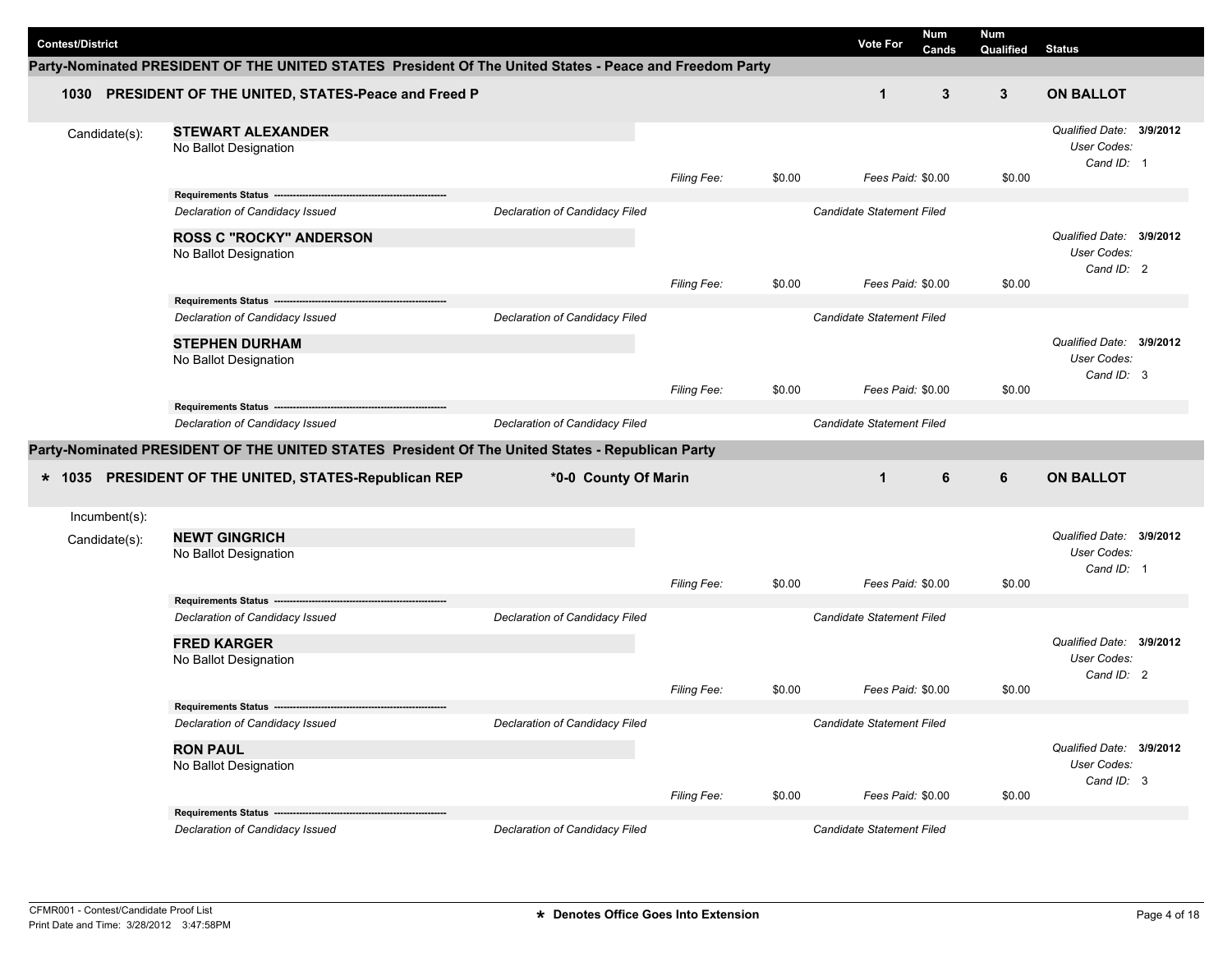| <b>Contest/District</b> |               |                                                                                                    |         |                                       |                                   |        | <b>Num</b><br><b>Vote For</b> | <b>Num</b>     |                                         |  |
|-------------------------|---------------|----------------------------------------------------------------------------------------------------|---------|---------------------------------------|-----------------------------------|--------|-------------------------------|----------------|-----------------------------------------|--|
|                         |               | Party-Nominated PRESIDENT OF THE UNITED STATES President Of The United States - Republican Party   |         |                                       |                                   |        | Cands                         | Qualified      | <b>Status</b>                           |  |
|                         |               |                                                                                                    |         |                                       |                                   |        |                               |                |                                         |  |
|                         |               | 1035 PRESIDENT OF THE UNITED, STATES-Republican REP                                                |         |                                       |                                   |        | 6<br>$\mathbf 1$              | 6              | <b>ON BALLOT</b>                        |  |
|                         |               | <b>CHARLES E "BUDDY" ROEMER III</b>                                                                |         |                                       |                                   |        |                               |                | Qualified Date: 3/9/2012                |  |
|                         |               | No Ballot Designation                                                                              |         |                                       |                                   |        |                               |                | User Codes:                             |  |
|                         |               |                                                                                                    |         |                                       | Filing Fee:                       | \$0.00 | Fees Paid: \$0.00             | \$0.00         | Cand ID: 4                              |  |
|                         |               | Requirements Status ----                                                                           |         |                                       |                                   |        |                               |                |                                         |  |
|                         |               | Declaration of Candidacy Issued                                                                    |         | Declaration of Candidacy Filed        |                                   |        | Candidate Statement Filed     |                |                                         |  |
|                         |               | <b>MITT ROMNEY</b>                                                                                 |         |                                       |                                   |        |                               |                | Qualified Date: 3/9/2012                |  |
|                         |               | No Ballot Designation                                                                              |         |                                       |                                   |        |                               |                | User Codes:                             |  |
|                         |               |                                                                                                    |         |                                       | <b>Filing Fee:</b>                | \$0.00 | Fees Paid: \$0.00             | \$0.00         | Cand ID: 5                              |  |
|                         |               | Requirements Status ----                                                                           |         |                                       |                                   |        |                               |                |                                         |  |
|                         |               | Declaration of Candidacy Issued                                                                    |         | Declaration of Candidacy Filed        |                                   |        | Candidate Statement Filed     |                |                                         |  |
|                         |               | <b>RICK SANTORUM</b>                                                                               |         |                                       |                                   |        |                               |                | Qualified Date: 3/9/2012                |  |
|                         |               | No Ballot Designation                                                                              |         |                                       |                                   |        |                               |                | User Codes:<br>Cand ID: 6               |  |
|                         |               |                                                                                                    |         |                                       | Filing Fee:                       | \$0.00 | Fees Paid: \$0.00             | \$0.00         |                                         |  |
|                         |               | Requirements Status ---                                                                            |         |                                       |                                   |        |                               |                |                                         |  |
|                         |               | Declaration of Candidacy Issued                                                                    |         | Declaration of Candidacy Filed        |                                   |        | Candidate Statement Filed     |                |                                         |  |
|                         |               | Party-Nominated COUNTY COMMITTEE Member, County Central Committee 1st Supervisorial District - Dem |         |                                       |                                   |        |                               |                |                                         |  |
| 1151                    |               | DEM CENTRAL COMMITTEE, -Member, District 1 DEM                                                     |         |                                       | *401-0 1st Supervisorial District |        | 5<br>8                        | $\overline{7}$ | <b>ON BALLOT</b>                        |  |
|                         |               |                                                                                                    |         |                                       |                                   |        |                               |                |                                         |  |
|                         | Incumbent(s): | Larry A Paul                                                                                       | Elected |                                       |                                   |        |                               |                |                                         |  |
|                         |               | Regina Carey                                                                                       | Elected |                                       |                                   |        |                               |                |                                         |  |
|                         |               | Andrew R Hyman                                                                                     | Elected |                                       |                                   |        |                               |                |                                         |  |
|                         |               | Paul M Cohen                                                                                       | Elected |                                       |                                   |        |                               |                |                                         |  |
|                         |               | <b>Richard Foldenauer</b>                                                                          | Elected |                                       |                                   |        |                               |                |                                         |  |
|                         | Candidate(s): | <b>GREG BROCKBANK</b>                                                                              |         |                                       |                                   |        |                               |                | Qualified Date: 3/6/2012<br>User Codes: |  |
|                         |               | Attorney/Alternate Member                                                                          |         |                                       |                                   |        |                               |                | Cand ID: 1                              |  |
|                         |               |                                                                                                    |         |                                       | Filing Fee:                       | \$0.00 | Fees Paid: \$0.00             | \$0.00         |                                         |  |
|                         |               | <b>Requirements Status</b><br>Declaration of Candidacy Issued                                      |         | Declaration of Candidacy Filed        | 03/06/2012                        |        | Candidate Statement Filed     |                |                                         |  |
|                         |               |                                                                                                    |         |                                       |                                   |        |                               |                |                                         |  |
|                         |               | <b>EDWARD VOROUS</b><br><b>Small Business Owner</b>                                                |         |                                       |                                   |        |                               |                | Qualified Date: 3/6/2012<br>User Codes: |  |
|                         |               |                                                                                                    |         |                                       |                                   |        |                               |                | Cand ID: 2                              |  |
|                         |               |                                                                                                    |         |                                       | Filing Fee:                       | \$0.00 | Fees Paid: \$0.00             | \$0.00         |                                         |  |
|                         |               |                                                                                                    |         |                                       |                                   |        |                               |                |                                         |  |
|                         |               | Requirements Status ------<br>Declaration of Candidacy Issued                                      |         | <b>Declaration of Candidacy Filed</b> | 03/06/2012                        |        | Candidate Statement Filed     |                |                                         |  |
|                         |               |                                                                                                    |         |                                       |                                   |        |                               |                |                                         |  |
|                         |               | <b>PAUL M. COHEN</b><br>Incumbent                                                                  |         |                                       |                                   |        |                               |                | Qualified Date: 3/8/2012<br>User Codes: |  |
|                         |               |                                                                                                    |         |                                       | Filing Fee:                       | \$0.00 | Fees Paid: \$0.00             | \$0.00         | Cand ID: 3                              |  |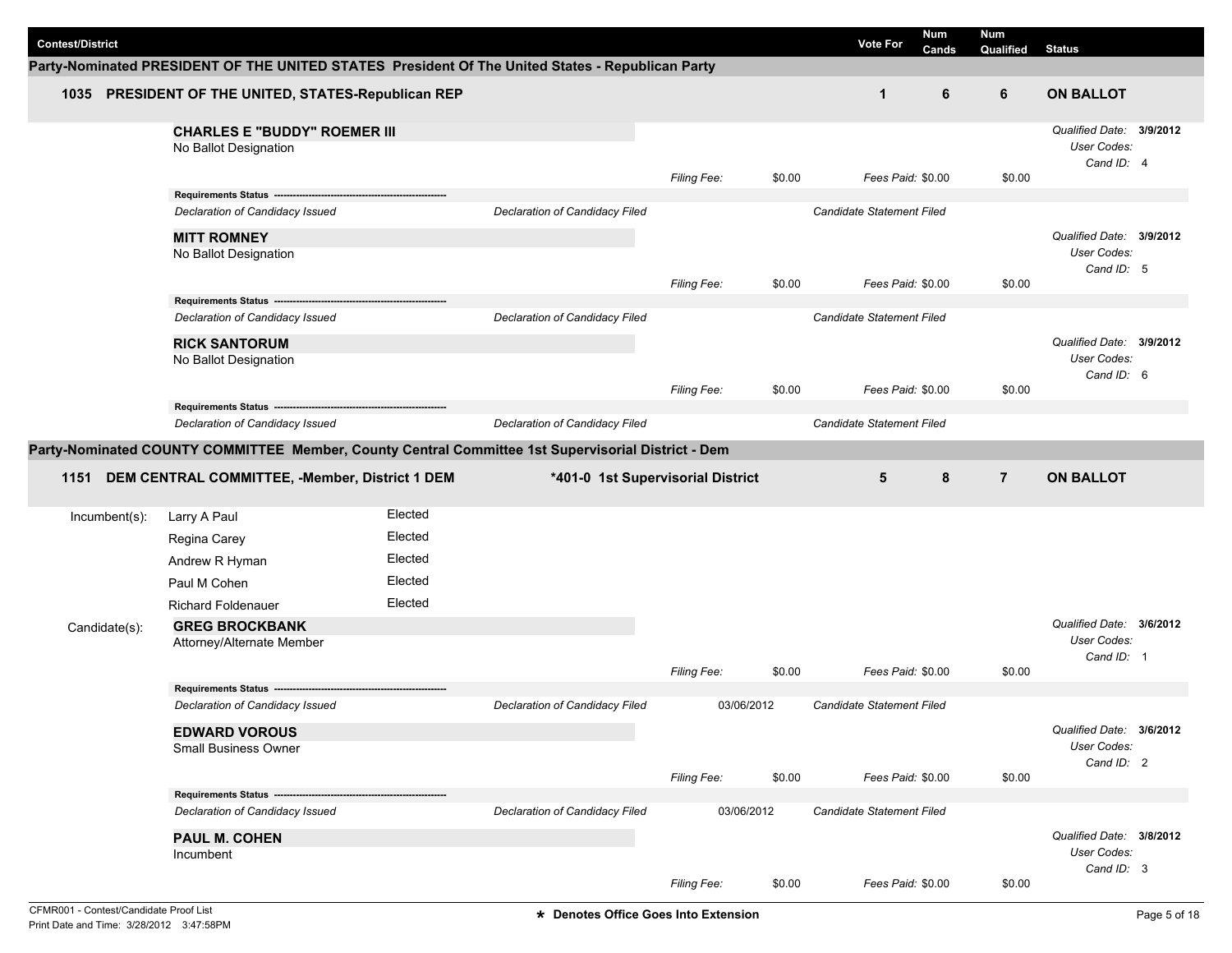| <b>Contest/District</b> |               |                                                                                                    |            |                                   |                    |        | <b>Vote For</b>           | <b>Num</b><br>Cands | <b>Num</b><br>Qualified | <b>Status</b>                           |  |
|-------------------------|---------------|----------------------------------------------------------------------------------------------------|------------|-----------------------------------|--------------------|--------|---------------------------|---------------------|-------------------------|-----------------------------------------|--|
|                         |               | Party-Nominated COUNTY COMMITTEE Member, County Central Committee 1st Supervisorial District - Dem |            |                                   |                    |        |                           |                     |                         |                                         |  |
| 1151                    |               | DEM CENTRAL COMMITTEE, -Member, District 1 DEM                                                     |            |                                   |                    |        | 5                         | 8                   | $\overline{7}$          | <b>ON BALLOT</b>                        |  |
|                         |               | Requirements Status -----------------------                                                        |            |                                   |                    |        |                           |                     |                         |                                         |  |
|                         |               | Declaration of Candidacy Issued                                                                    |            | Declaration of Candidacy Filed    | 03/08/2012         |        | Candidate Statement Filed |                     |                         |                                         |  |
|                         |               | <b>LARRY PAUL</b>                                                                                  |            |                                   |                    |        |                           |                     |                         | Qualified Date: 3/9/2012                |  |
|                         |               | Incumbent                                                                                          |            |                                   |                    |        |                           |                     |                         | User Codes:                             |  |
|                         |               |                                                                                                    |            |                                   |                    |        |                           |                     |                         | Cand ID: 4                              |  |
|                         |               | Requirements Status ------------                                                                   |            |                                   | <b>Filing Fee:</b> | \$0.00 | Fees Paid: \$0.00         |                     | \$0.00                  |                                         |  |
|                         |               | Declaration of Candidacy Issued                                                                    | 03/09/2012 | Declaration of Candidacy Filed    | 03/09/2012         |        | Candidate Statement Filed |                     |                         |                                         |  |
|                         |               | <b>REGINA CAREY</b>                                                                                |            |                                   |                    |        |                           |                     |                         | Qualified Date: 3/8/2012                |  |
|                         |               | Incumbent                                                                                          |            |                                   |                    |        |                           |                     |                         | User Codes:                             |  |
|                         |               |                                                                                                    |            |                                   |                    |        |                           |                     |                         | Cand ID: 5                              |  |
|                         |               |                                                                                                    |            |                                   | <b>Filing Fee:</b> | \$0.00 | Fees Paid: \$0.00         |                     | \$0.00                  |                                         |  |
|                         |               | Declaration of Candidacy Issued                                                                    |            | Declaration of Candidacy Filed    | 03/08/2012         |        | Candidate Statement Filed |                     |                         |                                         |  |
|                         |               |                                                                                                    |            |                                   |                    |        |                           |                     |                         | Qualified Date: 3/8/2012                |  |
|                         |               | <b>ANDREW HYMAN</b><br>Incumbent                                                                   |            |                                   |                    |        |                           |                     |                         | User Codes:                             |  |
|                         |               |                                                                                                    |            |                                   |                    |        |                           |                     |                         | Cand ID: 7                              |  |
|                         |               |                                                                                                    |            |                                   | Filing Fee:        | \$0.00 | Fees Paid: \$0.00         |                     | \$0.00                  |                                         |  |
|                         |               | Requirements Status ---<br>Declaration of Candidacy Issued                                         |            | Declaration of Candidacy Filed    | 03/08/2012         |        | Candidate Statement Filed |                     |                         |                                         |  |
|                         |               |                                                                                                    |            |                                   |                    |        |                           |                     |                         |                                         |  |
|                         |               | <b>RICHARD PATRICK FOLDENAUER</b><br>Incumbent                                                     |            |                                   |                    |        |                           |                     |                         | Qualified Date: 3/9/2012<br>User Codes: |  |
|                         |               |                                                                                                    |            |                                   |                    |        |                           |                     |                         | Cand ID: 8                              |  |
|                         |               |                                                                                                    |            |                                   | <b>Filing Fee:</b> | \$0.00 | Fees Paid: \$0.00         |                     | \$0.00                  |                                         |  |
|                         |               | Requirements Status ----------------------------------<br>Declaration of Candidacy Issued          |            | Declaration of Candidacy Filed    | 03/09/2012         |        | Candidate Statement Filed |                     |                         |                                         |  |
|                         |               |                                                                                                    |            |                                   |                    |        |                           |                     |                         |                                         |  |
|                         |               | Party-Nominated COUNTY COMMITTEE Member, County Central Committee 1st Supervisorial District - Rep |            |                                   |                    |        |                           |                     |                         |                                         |  |
| 1401                    |               | REP CENTRAL COMMITTEE, -Member, District 1 REP                                                     |            | *401-0 1st Supervisorial District |                    |        | 5                         | $\overline{7}$      | $\overline{7}$          | <b>ON BALLOT</b>                        |  |
|                         | Incumbent(s): | Stephen Peter Vance                                                                                | Elected    |                                   |                    |        |                           |                     |                         |                                         |  |
|                         |               | Thomas E Montgomery III                                                                            | Elected    |                                   |                    |        |                           |                     |                         |                                         |  |
|                         |               | Helen Jacobs Gregory                                                                               | Elected    |                                   |                    |        |                           |                     |                         |                                         |  |
|                         |               |                                                                                                    | Elected    |                                   |                    |        |                           |                     |                         |                                         |  |
|                         |               | Mary Pat Featherstone                                                                              | Elected    |                                   |                    |        |                           |                     |                         |                                         |  |
|                         |               | John R Wilkinson Jr<br><b>KERNAN JANG</b>                                                          |            |                                   |                    |        |                           |                     |                         | Qualified Date: 3/6/2012                |  |
|                         | Candidate(s): | Ballot designation not submitted                                                                   |            |                                   |                    |        |                           |                     |                         | User Codes:                             |  |
|                         |               |                                                                                                    |            |                                   |                    |        |                           |                     |                         | Cand ID: 1                              |  |
|                         |               | Requirements Status ------                                                                         |            |                                   | <b>Filing Fee:</b> | \$0.00 | Fees Paid: \$0.00         |                     | \$0.00                  |                                         |  |
|                         |               | Declaration of Candidacy Issued                                                                    |            | Declaration of Candidacy Filed    | 03/06/2012         |        | Candidate Statement Filed |                     |                         |                                         |  |
|                         |               |                                                                                                    |            |                                   |                    |        |                           |                     |                         |                                         |  |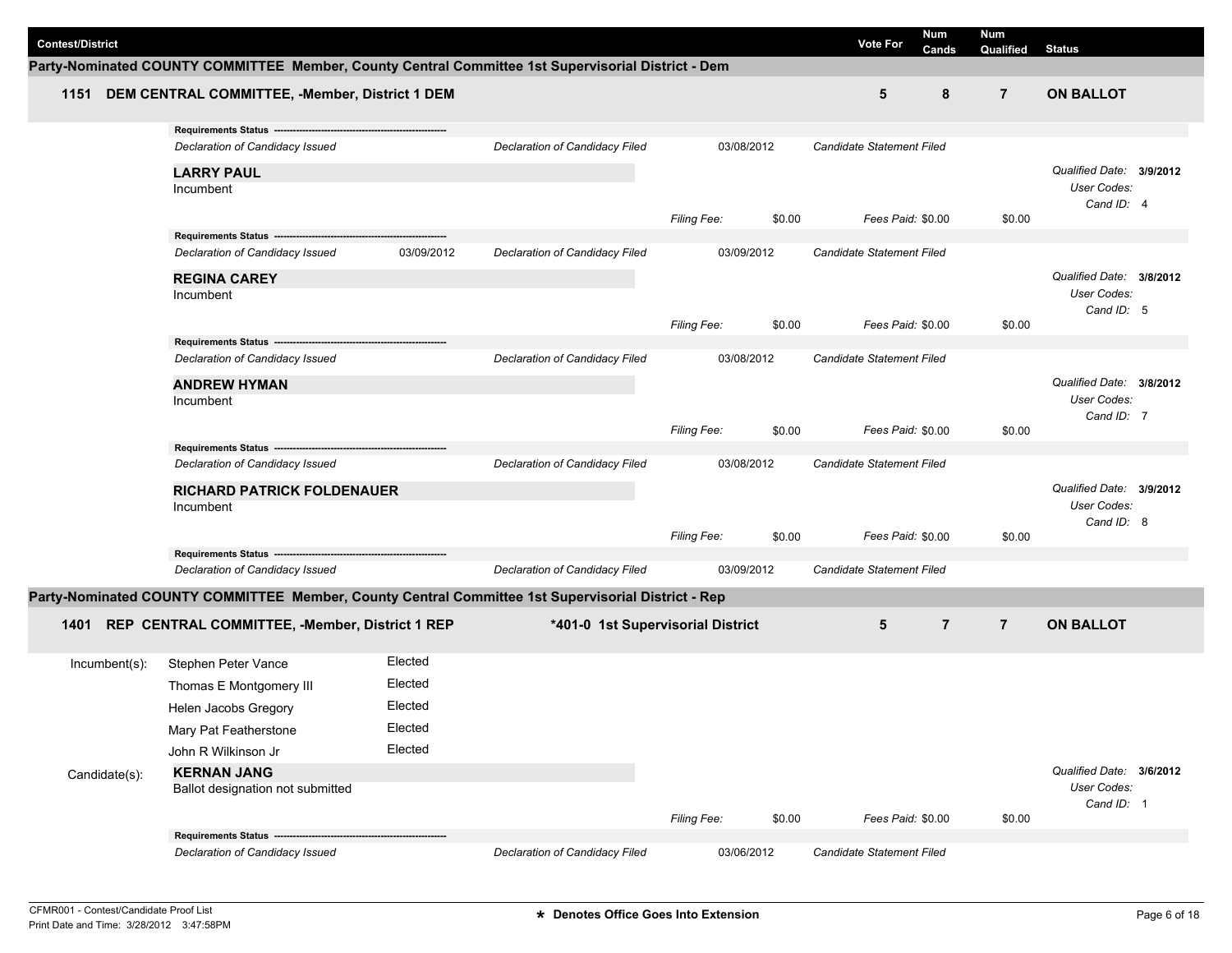| <b>Contest/District</b> |                                                                                                    |                   |                                   |                    |        | <b>Vote For</b>                  | Num<br>Cands   | <b>Num</b><br>Qualified | <b>Status</b>                                                |  |
|-------------------------|----------------------------------------------------------------------------------------------------|-------------------|-----------------------------------|--------------------|--------|----------------------------------|----------------|-------------------------|--------------------------------------------------------------|--|
|                         | Party-Nominated COUNTY COMMITTEE Member, County Central Committee 1st Supervisorial District - Rep |                   |                                   |                    |        |                                  |                |                         |                                                              |  |
|                         | 1401 REP CENTRAL COMMITTEE, -Member, District 1 REP                                                |                   |                                   |                    |        | 5                                | $\overline{7}$ | $\overline{7}$          | <b>ON BALLOT</b>                                             |  |
|                         | <b>THOMAS MONTGOMERY</b><br>Ballot designation not submitted                                       |                   |                                   | Filing Fee:        | \$0.00 | Fees Paid: \$0.00                |                | \$0.00                  | Qualified Date: 3/2/2012<br>User Codes:<br>Cand ID: 2        |  |
|                         | Requirements Status ----------------------                                                         |                   |                                   |                    |        |                                  |                |                         |                                                              |  |
|                         | Declaration of Candidacy Issued                                                                    |                   | Declaration of Candidacy Filed    | 03/02/2012         |        | Candidate Statement Filed        |                |                         |                                                              |  |
|                         | <b>STEPHEN VANCE</b><br>Incumbent                                                                  |                   |                                   |                    |        |                                  |                |                         | Qualified Date: 3/7/2012<br>User Codes:<br>Cand ID: 3        |  |
|                         | Requirements Status ---------------------------------                                              |                   |                                   | <b>Filing Fee:</b> | \$0.00 | Fees Paid: \$0.00                |                | \$0.00                  |                                                              |  |
|                         | Declaration of Candidacy Issued                                                                    |                   | Declaration of Candidacy Filed    | 03/07/2012         |        | <b>Candidate Statement Filed</b> |                |                         |                                                              |  |
|                         | <b>CINDY EISENHOWER</b><br><b>National Training Director</b>                                       |                   |                                   |                    |        |                                  |                |                         | Qualified Date: 3/7/2012<br>User Codes:<br>Cand ID: 4        |  |
|                         |                                                                                                    |                   |                                   | Filing Fee:        | \$0.00 | Fees Paid: \$0.00                |                | \$0.00                  |                                                              |  |
|                         | Requirements Status -----------<br>Declaration of Candidacy Issued                                 |                   | Declaration of Candidacy Filed    | 03/07/2012         |        | Candidate Statement Filed        |                |                         |                                                              |  |
|                         | <b>MARY PAT FEATHERSTONE</b><br>Incumbent                                                          |                   |                                   | Filing Fee:        | \$0.00 | Fees Paid: \$0.00                |                | \$0.00                  | Qualified Date: 3/9/2012<br>User Codes:<br>Cand ID: 5        |  |
|                         | Requirements Status -------------------                                                            |                   |                                   |                    |        |                                  |                |                         |                                                              |  |
|                         | Declaration of Candidacy Issued<br><b>JACK WILKINSON</b><br>Incumbent                              |                   | Declaration of Candidacy Filed    | 03/09/2012         |        | Candidate Statement Filed        |                |                         | Qualified Date: 3/9/2012<br>User Codes:                      |  |
|                         |                                                                                                    |                   |                                   | <b>Filing Fee:</b> | \$0.00 | Fees Paid: \$0.00                |                | \$0.00                  | Cand ID: 6                                                   |  |
|                         | Requirements Status ----<br>Declaration of Candidacy Issued                                        |                   | Declaration of Candidacy Filed    | 03/09/2012         |        | Candidate Statement Filed        |                |                         |                                                              |  |
|                         | <b>HELEN J. GREGORY</b><br>Incumbent                                                               |                   |                                   |                    |        |                                  |                |                         | Qualified Date: 3/9/2012<br><b>User Codes:</b><br>Cand ID: 7 |  |
|                         |                                                                                                    |                   |                                   | <b>Filing Fee:</b> | \$0.00 | Fees Paid: \$0.00                |                | \$0.00                  |                                                              |  |
|                         | Declaration of Candidacy Issued                                                                    |                   | Declaration of Candidacy Filed    | 03/09/2012         |        | Candidate Statement Filed        |                |                         |                                                              |  |
|                         | Party-Nominated COUNTY COMMITTEE Member, County Central Committee 2nd Supervisorial District - Rep |                   |                                   |                    |        |                                  |                |                         |                                                              |  |
|                         | 1402 REP CENTRAL COMMITTEE, -Member, District 2 REP                                                |                   | *402-0 2nd Supervisorial District |                    |        | $\overline{\mathbf{4}}$          | $\bf 6$        | $6\phantom{1}$          | <b>ON BALLOT</b>                                             |  |
| Incumbent(s):           | George Hall Buckle                                                                                 | Appointed in Lieu |                                   |                    |        |                                  |                |                         |                                                              |  |
|                         | Morgan Kelley                                                                                      | Appointed in Lieu |                                   |                    |        |                                  |                |                         |                                                              |  |
|                         | Vic Canby                                                                                          | Appointed in Lieu |                                   |                    |        |                                  |                |                         |                                                              |  |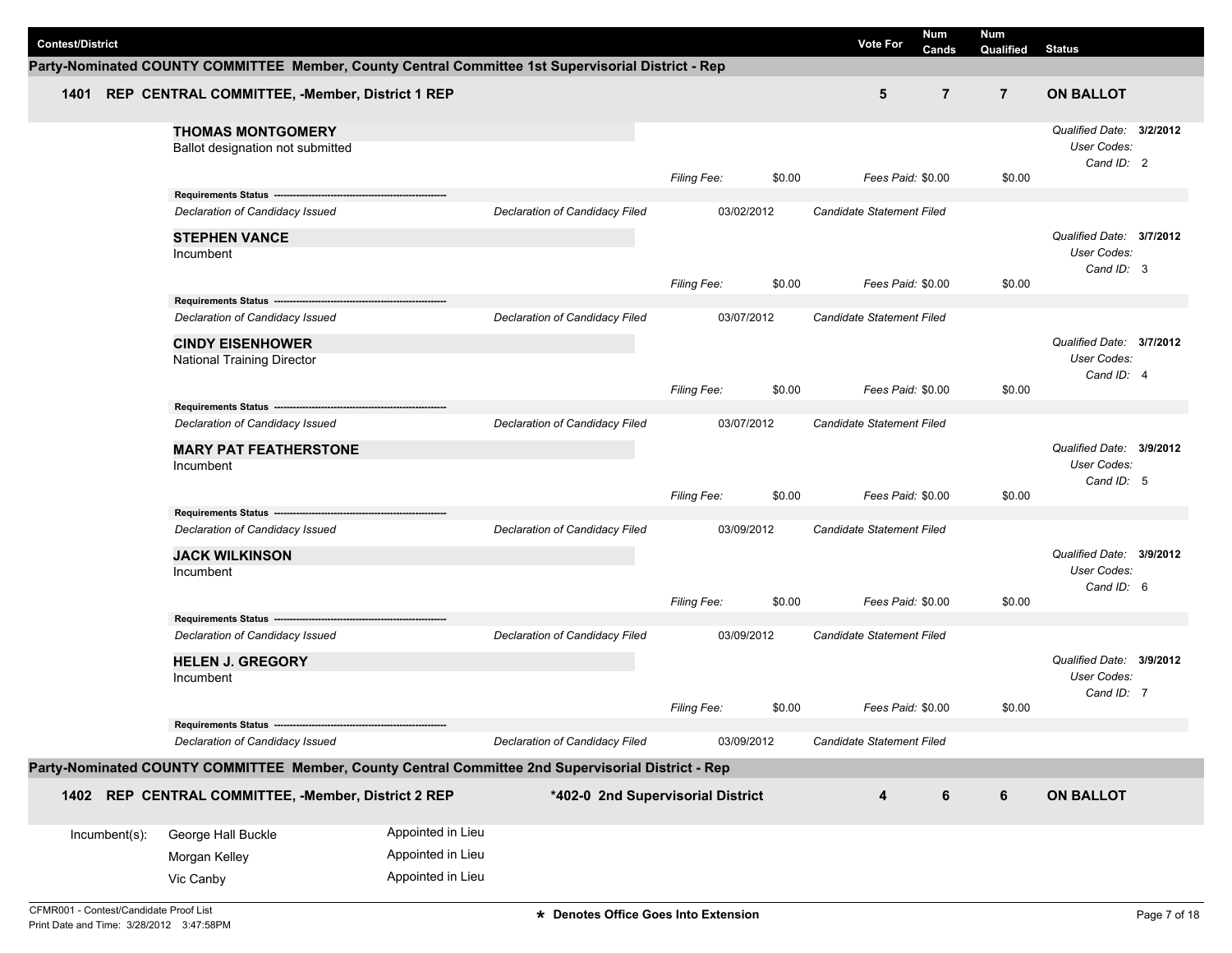|                         |                                                                                                    |                   |                                   |                    |            |                           | Num   | <b>Num</b> |                           |  |
|-------------------------|----------------------------------------------------------------------------------------------------|-------------------|-----------------------------------|--------------------|------------|---------------------------|-------|------------|---------------------------|--|
| <b>Contest/District</b> |                                                                                                    |                   |                                   |                    |            | <b>Vote For</b>           | Cands | Qualified  | <b>Status</b>             |  |
|                         | Party-Nominated COUNTY COMMITTEE Member, County Central Committee 2nd Supervisorial District - Rep |                   |                                   |                    |            |                           |       |            |                           |  |
|                         | 1402 REP CENTRAL COMMITTEE, -Member, District 2 REP                                                |                   | *402-0 2nd Supervisorial District |                    |            | 4                         | 6     | 6          | <b>ON BALLOT</b>          |  |
| Incumbent(s):           | Karen Marie Molden                                                                                 | Appointed in Lieu |                                   |                    |            |                           |       |            |                           |  |
|                         | Kevin William Krick                                                                                | Appointed in Lieu |                                   |                    |            |                           |       |            |                           |  |
| Candidate(s):           | <b>KEVIN KRICK</b>                                                                                 |                   |                                   |                    |            |                           |       |            | Qualified Date: 3/5/2012  |  |
|                         | Incumbent                                                                                          |                   |                                   |                    |            |                           |       |            | User Codes:               |  |
|                         |                                                                                                    |                   |                                   | Filing Fee:        | \$0.00     | Fees Paid: \$0.00         |       | \$0.00     | Cand ID: 1                |  |
|                         | Requirements Status -------------------                                                            |                   |                                   |                    |            |                           |       |            |                           |  |
|                         | Declaration of Candidacy Issued                                                                    |                   | Declaration of Candidacy Filed    |                    | 03/05/2012 | Candidate Statement Filed |       |            |                           |  |
|                         | <b>MORGAN KELLEY</b>                                                                               |                   |                                   |                    |            |                           |       |            | Qualified Date: 3/7/2012  |  |
|                         | Incumbent                                                                                          |                   |                                   |                    |            |                           |       |            | User Codes:               |  |
|                         |                                                                                                    |                   |                                   | <b>Filing Fee:</b> | \$0.00     | Fees Paid: \$0.00         |       | \$0.00     | Cand ID: 2                |  |
|                         | Requirements Status ---                                                                            |                   |                                   |                    |            |                           |       |            |                           |  |
|                         | Declaration of Candidacy Issued                                                                    |                   | Declaration of Candidacy Filed    |                    | 03/07/2012 | Candidate Statement Filed |       |            |                           |  |
|                         | <b>VIC CANBY</b>                                                                                   |                   |                                   |                    |            |                           |       |            | Qualified Date: 3/8/2012  |  |
|                         | Incumbent                                                                                          |                   |                                   |                    |            |                           |       |            | User Codes:<br>Cand ID: 3 |  |
|                         |                                                                                                    |                   |                                   | Filing Fee:        | \$0.00     | Fees Paid: \$0.00         |       | \$0.00     |                           |  |
|                         | <b>Requirements Status</b>                                                                         |                   |                                   |                    |            |                           |       |            |                           |  |
|                         | Declaration of Candidacy Issued                                                                    |                   | Declaration of Candidacy Filed    |                    | 03/08/2012 | Candidate Statement Filed |       |            |                           |  |
|                         | <b>ILENE MEYERS</b>                                                                                |                   |                                   |                    |            |                           |       |            | Qualified Date: 3/9/2012  |  |
|                         | <b>Retired Educator</b>                                                                            |                   |                                   |                    |            |                           |       |            | User Codes:<br>Cand ID: 4 |  |
|                         |                                                                                                    |                   |                                   | Filing Fee:        | \$0.00     | Fees Paid: \$0.00         |       | \$0.00     |                           |  |
|                         | Requirements Status ---                                                                            |                   |                                   |                    |            |                           |       |            |                           |  |
|                         | Declaration of Candidacy Issued                                                                    |                   | Declaration of Candidacy Filed    |                    | 03/09/2012 | Candidate Statement Filed |       |            |                           |  |
|                         | <b>KAREN MOLDEN</b>                                                                                |                   |                                   |                    |            |                           |       |            | Qualified Date: 3/7/2012  |  |
|                         | Incumbent                                                                                          |                   |                                   |                    |            |                           |       |            | User Codes:<br>Cand ID: 5 |  |
|                         |                                                                                                    |                   |                                   | <b>Filing Fee:</b> | \$0.00     | Fees Paid: \$0.00         |       | \$0.00     |                           |  |
|                         | Requirements Status -------------------                                                            |                   |                                   |                    |            |                           |       |            |                           |  |
|                         | Declaration of Candidacy Issued                                                                    |                   | Declaration of Candidacy Filed    |                    | 03/07/2012 | Candidate Statement Filed |       |            |                           |  |
|                         | <b>GEORGE H. BUCKLE</b>                                                                            |                   |                                   |                    |            |                           |       |            | Qualified Date: 3/7/2012  |  |
|                         | Incumbent                                                                                          |                   |                                   |                    |            |                           |       |            | User Codes:<br>Cand ID: 6 |  |
|                         |                                                                                                    |                   |                                   | Filing Fee:        | \$0.00     | Fees Paid: \$0.00         |       | \$0.00     |                           |  |
|                         | Requirements Status -------------------------                                                      |                   | Declaration of Candidacy Filed    |                    | 03/07/2012 | Candidate Statement Filed |       |            |                           |  |
|                         | Declaration of Candidacy Issued                                                                    |                   |                                   |                    |            |                           |       |            |                           |  |
|                         | Voter-Nominated UNITED STATES SENATOR United States Senator                                        |                   |                                   |                    |            |                           |       |            |                           |  |
|                         | * 1790 UNITED STATES SENATOR                                                                       |                   | *0-0 County Of Marin              |                    |            | $\mathbf{1}$              | 24    | 24         | <b>ON BALLOT</b>          |  |
|                         |                                                                                                    |                   |                                   |                    |            |                           |       |            |                           |  |
| Incumbent(s):           | Dianne Feinstein                                                                                   | Elected           |                                   |                    |            |                           |       |            |                           |  |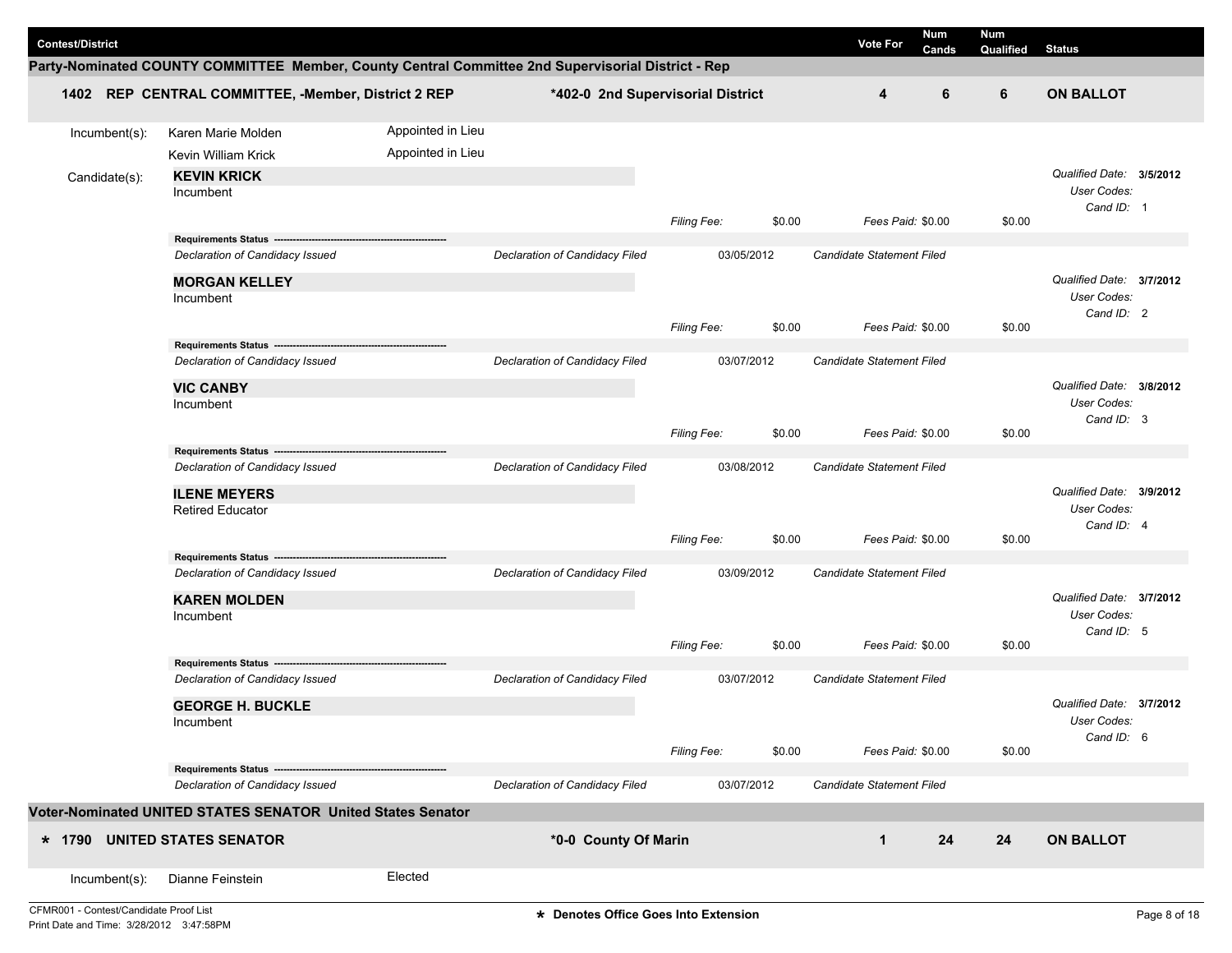| <b>Contest/District</b> |                                                                                                                                                   |                                |                    |            | <b>Vote For</b>                                       | Num   | Num       |                                                       |  |
|-------------------------|---------------------------------------------------------------------------------------------------------------------------------------------------|--------------------------------|--------------------|------------|-------------------------------------------------------|-------|-----------|-------------------------------------------------------|--|
|                         | Voter-Nominated UNITED STATES SENATOR United States Senator                                                                                       |                                |                    |            |                                                       | Cands | Qualified | <b>Status</b>                                         |  |
|                         | <b>1790 UNITED STATES SENATOR</b>                                                                                                                 |                                |                    |            | $\mathbf 1$                                           | 24    | 24        | <b>ON BALLOT</b>                                      |  |
| Candidate(s):           | <b>MARSHA J FEINLAND, Peace And Freedom</b><br>No Ballot Designation                                                                              |                                | Filing Fee:        | \$3,480.00 | Fees Paid: \$0.00                                     |       | \$0.00    | Qualified Date: 3/9/2012<br>User Codes:<br>Cand ID: 1 |  |
|                         | Declaration of Candidacy Issued<br><b>DAVID ALEX LEVITT, Democratic</b><br>No Ballot Designation                                                  | Declaration of Candidacy Filed | Filing Fee:        | \$3,480.00 | <b>Candidate Statement Filed</b><br>Fees Paid: \$0.00 |       | \$0.00    | Qualified Date: 3/9/2012<br>User Codes:<br>Cand ID: 2 |  |
|                         | Declaration of Candidacy Issued<br><b>DIANE FEINSTEIN, Democratic</b><br>No Ballot Designation                                                    | Declaration of Candidacy Filed | <b>Filing Fee:</b> | \$3,480.00 | Candidate Statement Filed<br>Fees Paid: \$0.00        |       | \$0.00    | Qualified Date: 3/9/2012<br>User Codes:<br>Cand ID: 3 |  |
|                         | Requirements Status ----------------<br>Declaration of Candidacy Issued<br><b>COLLEEN SHEA FERNALD, Democratic</b><br>No Ballot Designation       | Declaration of Candidacy Filed | <b>Filing Fee:</b> | \$3,480.00 | Candidate Statement Filed<br>Fees Paid: \$0.00        |       | \$0.00    | Qualified Date: 3/9/2012<br>User Codes:<br>Cand ID: 4 |  |
|                         | Requirements Status ----------------------------------<br>Declaration of Candidacy Issued<br><b>NAK SHAH, Democratic</b><br>No Ballot Designation | Declaration of Candidacy Filed | <b>Filing Fee:</b> | \$3,480.00 | <b>Candidate Statement Filed</b><br>Fees Paid: \$0.00 |       | \$0.00    | Qualified Date: 3/9/2012<br>User Codes:<br>Cand ID: 6 |  |
|                         | Requirements Status --<br>Declaration of Candidacy Issued<br><b>DIANE STEWART, Democratic</b><br>No Ballot Designation                            | Declaration of Candidacy Filed | <b>Filing Fee:</b> | \$3,480.00 | Candidate Statement Filed<br>Fees Paid: \$0.00        |       | \$0.00    | Qualified Date: 3/9/2012<br>User Codes:<br>Cand ID: 7 |  |
|                         | Declaration of Candidacy Issued<br><b>MIKE STRIMLING, Democratic</b><br>No Ballot Designation                                                     | Declaration of Candidacy Filed | Filing Fee:        | \$3,480.00 | <b>Candidate Statement Filed</b><br>Fees Paid: \$0.00 |       | \$0.00    | Qualified Date: 3/9/2012<br>User Codes:<br>Cand ID: 8 |  |
|                         | Requirements Status ---------------------<br>Declaration of Candidacy Issued                                                                      | Declaration of Candidacy Filed |                    |            | Candidate Statement Filed                             |       |           |                                                       |  |

L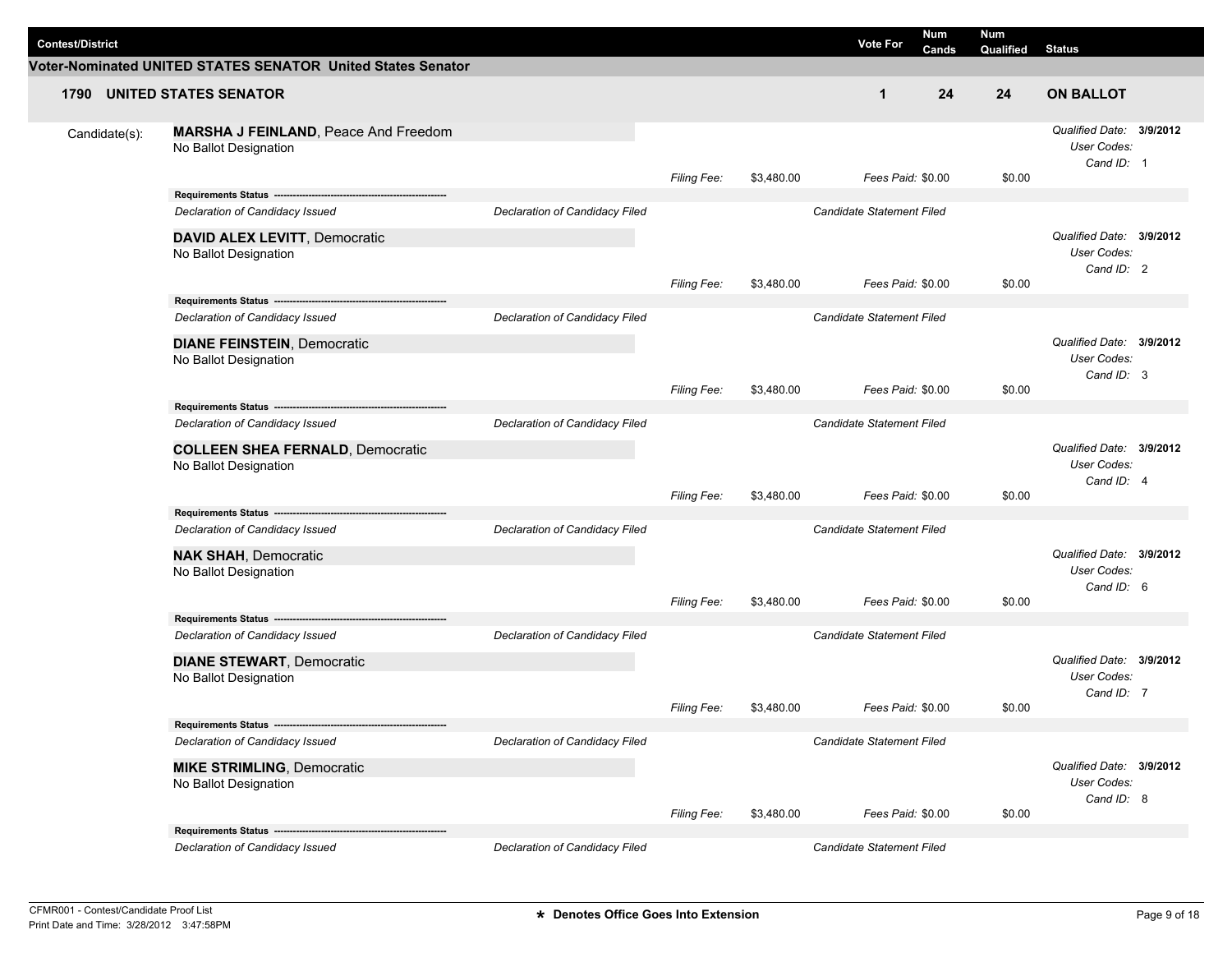| <b>Contest/District</b> |                                                                                            |                                |                    |            | <b>Vote For</b>                  | Num<br>Cands | Num       | <b>Status</b>                                                 |  |
|-------------------------|--------------------------------------------------------------------------------------------|--------------------------------|--------------------|------------|----------------------------------|--------------|-----------|---------------------------------------------------------------|--|
|                         | Voter-Nominated UNITED STATES SENATOR United States Senator                                |                                |                    |            |                                  |              | Qualified |                                                               |  |
| 1790                    | <b>UNITED STATES SENATOR</b>                                                               |                                |                    |            | $\mathbf 1$                      | 24           | 24        | <b>ON BALLOT</b>                                              |  |
|                         | JOHN BORUFF, Republican<br>No Ballot Designation                                           |                                | Filing Fee:        | \$3,480.00 | Fees Paid: \$0.00                |              | \$0.00    | Qualified Date: 3/9/2012<br>User Codes:<br>Cand ID: 9         |  |
|                         | Declaration of Candidacy Issued                                                            | Declaration of Candidacy Filed |                    |            | <b>Candidate Statement Filed</b> |              |           | Qualified Date: 3/9/2012                                      |  |
|                         | <b>OSCAR ALEJANDRO BRAUN, Republican</b><br>No Ballot Designation                          |                                | Filing Fee:        | \$3,480.00 | Fees Paid: \$0.00                |              | \$0.00    | <b>User Codes:</b><br>Cand ID: 10                             |  |
|                         | Declaration of Candidacy Issued                                                            | Declaration of Candidacy Filed |                    |            | Candidate Statement Filed        |              |           |                                                               |  |
|                         | <b>GREG CONLON, Republican</b><br>No Ballot Designation                                    |                                |                    |            |                                  |              |           | Qualified Date: 3/9/2012<br>User Codes:<br>Cand ID: 11        |  |
|                         | Requirements Status -------------                                                          |                                | <b>Filing Fee:</b> | \$3,480.00 | Fees Paid: \$0.00                |              | \$0.00    |                                                               |  |
|                         | Declaration of Candidacy Issued<br><b>ELIZABETH EMKEN, Republican</b>                      | Declaration of Candidacy Filed |                    |            | Candidate Statement Filed        |              |           | Qualified Date: 3/9/2012                                      |  |
|                         | No Ballot Designation                                                                      |                                | <b>Filing Fee:</b> | \$3,480.00 | Fees Paid: \$0.00                |              | \$0.00    | User Codes:<br>Cand ID: 12                                    |  |
|                         | Requirements Status -----------------------------------<br>Declaration of Candidacy Issued | Declaration of Candidacy Filed |                    |            | <b>Candidate Statement Filed</b> |              |           |                                                               |  |
|                         | ROGELIO T GLORIA, Republican<br>No Ballot Designation                                      |                                |                    |            |                                  |              |           | Qualified Date: 3/9/2012<br><b>User Codes:</b><br>Cand ID: 13 |  |
|                         | Requirements Status --                                                                     |                                | <b>Filing Fee:</b> | \$3,480.00 | Fees Paid: \$0.00                |              | \$0.00    |                                                               |  |
|                         | Declaration of Candidacy Issued                                                            | Declaration of Candidacy Filed |                    |            | Candidate Statement Filed        |              |           | Qualified Date: 3/9/2012                                      |  |
|                         | DAN HUGHES, Republican<br>No Ballot Designation                                            |                                |                    |            |                                  |              |           | User Codes:<br>Cand ID: 14                                    |  |
|                         |                                                                                            |                                | <b>Filing Fee:</b> | \$3,480.00 | Fees Paid: \$0.00                |              | \$0.00    |                                                               |  |
|                         | Declaration of Candidacy Issued                                                            | Declaration of Candidacy Filed |                    |            | <b>Candidate Statement Filed</b> |              |           |                                                               |  |
|                         | <b>DENNIS JACKSON, Republican</b><br>No Ballot Designation                                 |                                |                    |            |                                  |              |           | Qualified Date: 3/9/2012<br>User Codes:<br>Cand ID: 15        |  |
|                         |                                                                                            |                                | Filing Fee:        | \$3,480.00 | Fees Paid: \$0.00                |              | \$0.00    |                                                               |  |
|                         | Requirements Status ---------------------<br>Declaration of Candidacy Issued               | Declaration of Candidacy Filed |                    |            | Candidate Statement Filed        |              |           |                                                               |  |

L,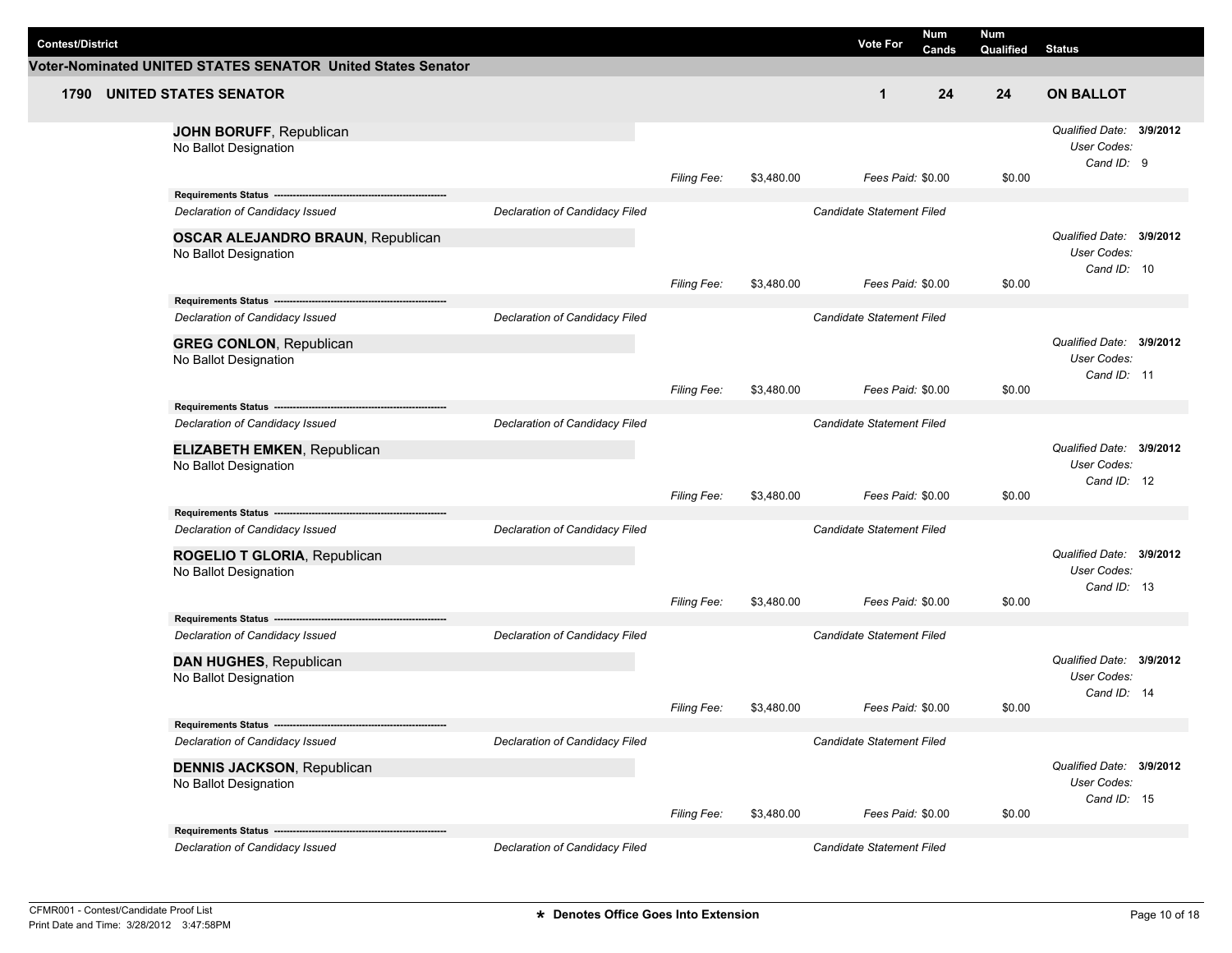| <b>Contest/District</b> |                                                                                              |                                |                    |            | <b>Vote For</b>                  | Num<br>Cands | Num<br>Qualified | <b>Status</b>                                                 |  |
|-------------------------|----------------------------------------------------------------------------------------------|--------------------------------|--------------------|------------|----------------------------------|--------------|------------------|---------------------------------------------------------------|--|
|                         | Voter-Nominated UNITED STATES SENATOR United States Senator                                  |                                |                    |            |                                  |              |                  |                                                               |  |
| 1790                    | <b>UNITED STATES SENATOR</b>                                                                 |                                |                    |            | $\mathbf 1$                      | 24           | 24               | <b>ON BALLOT</b>                                              |  |
|                         | DIRK ALLEN KONOPIK, Republican<br>No Ballot Designation                                      |                                | Filing Fee:        | \$3,480.00 | Fees Paid: \$0.00                |              | \$0.00           | Qualified Date: 3/9/2012<br>User Codes:<br>Cand ID: 16        |  |
|                         |                                                                                              |                                |                    |            | <b>Candidate Statement Filed</b> |              |                  |                                                               |  |
|                         | Declaration of Candidacy Issued<br><b>DONALD KRAMPE, Republican</b><br>No Ballot Designation | Declaration of Candidacy Filed | Filing Fee:        | \$3,480.00 | Fees Paid: \$0.00                |              | \$0.00           | Qualified Date: 3/9/2012<br><b>User Codes:</b><br>Cand ID: 17 |  |
|                         |                                                                                              |                                |                    |            |                                  |              |                  |                                                               |  |
|                         | Declaration of Candidacy Issued<br><b>ROBERT LAUTEN, Republican</b><br>No Ballot Designation | Declaration of Candidacy Filed |                    |            | Candidate Statement Filed        |              |                  | Qualified Date: 3/9/2012<br>User Codes:<br>Cand ID: 18        |  |
|                         | Requirements Status -----------                                                              |                                | <b>Filing Fee:</b> | \$3,480.00 | Fees Paid: \$0.00                |              | \$0.00           |                                                               |  |
|                         | Declaration of Candidacy Issued<br>AL RAMIREZ, Republican<br>No Ballot Designation           | Declaration of Candidacy Filed |                    |            | Candidate Statement Filed        |              |                  | Qualified Date: 3/9/2012<br>User Codes:                       |  |
|                         |                                                                                              |                                | <b>Filing Fee:</b> | \$3,480.00 | Fees Paid: \$0.00                |              | \$0.00           | Cand ID: 19                                                   |  |
|                         | Requirements Status ----------------------------------<br>Declaration of Candidacy Issued    | Declaration of Candidacy Filed |                    |            | <b>Candidate Statement Filed</b> |              |                  |                                                               |  |
|                         | <b>NACHUM SHIFREN, Republican</b><br>No Ballot Designation                                   |                                | <b>Filing Fee:</b> | \$3,480.00 | Fees Paid: \$0.00                |              | \$0.00           | Qualified Date: 3/9/2012<br><b>User Codes:</b><br>Cand ID: 20 |  |
|                         | Requirements Status --                                                                       |                                |                    |            |                                  |              |                  |                                                               |  |
|                         | Declaration of Candidacy Issued<br><b>ORLY TAITZ, Republican</b><br>No Ballot Designation    | Declaration of Candidacy Filed |                    |            | Candidate Statement Filed        |              |                  | Qualified Date: 3/9/2012<br>User Codes:                       |  |
|                         |                                                                                              |                                | <b>Filing Fee:</b> | \$3,480.00 | Fees Paid: \$0.00                |              | \$0.00           | Cand ID: 21                                                   |  |
|                         | Declaration of Candidacy Issued                                                              | Declaration of Candidacy Filed |                    |            | <b>Candidate Statement Filed</b> |              |                  |                                                               |  |
|                         | <b>RICK WILLIAMS, Republican</b><br>No Ballot Designation                                    |                                |                    |            |                                  |              |                  | Qualified Date: 3/9/2012<br>User Codes:<br>Cand ID: 22        |  |
|                         |                                                                                              |                                | Filing Fee:        | \$3,480.00 | Fees Paid: \$0.00                |              | \$0.00           |                                                               |  |
|                         | Requirements Status -------------------<br>Declaration of Candidacy Issued                   | Declaration of Candidacy Filed |                    |            | Candidate Statement Filed        |              |                  |                                                               |  |

L,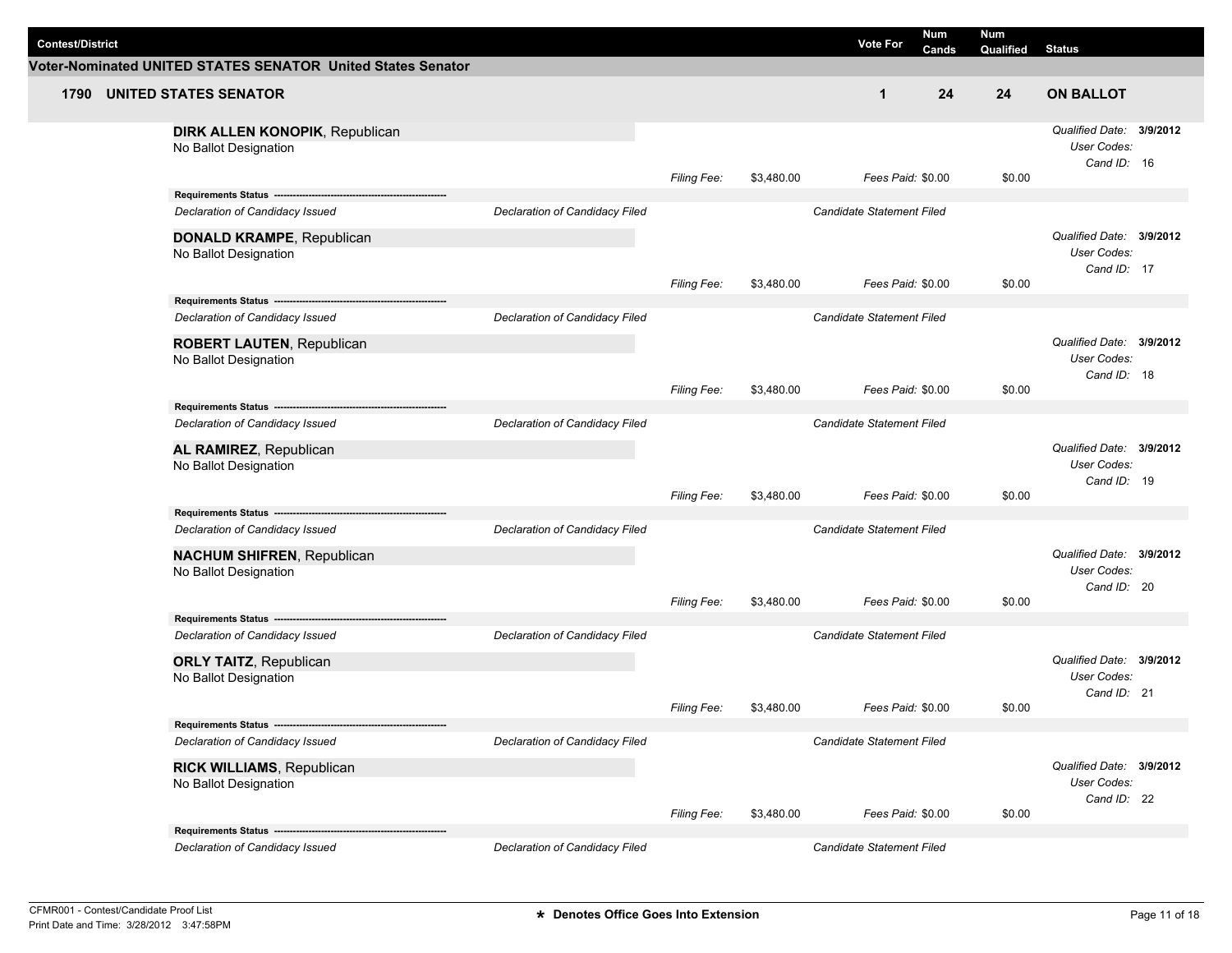|                         |                                                                                                     |                                   |                    |            |                           | <b>Num</b>            | <b>Num</b> |                                                        |  |
|-------------------------|-----------------------------------------------------------------------------------------------------|-----------------------------------|--------------------|------------|---------------------------|-----------------------|------------|--------------------------------------------------------|--|
| <b>Contest/District</b> |                                                                                                     |                                   |                    |            | <b>Vote For</b>           | Cands                 | Qualified  | <b>Status</b>                                          |  |
|                         | Voter-Nominated UNITED STATES SENATOR United States Senator                                         |                                   |                    |            |                           |                       |            |                                                        |  |
| 1790                    | <b>UNITED STATES SENATOR</b>                                                                        |                                   |                    |            | $\mathbf 1$               | 24                    | 24         | <b>ON BALLOT</b>                                       |  |
|                         | DON J GRUNDMANN, American Independent<br>No Ballot Designation                                      |                                   | Filing Fee:        | \$3,480.00 | Fees Paid: \$0.00         |                       | \$0.00     | Qualified Date: 3/9/2012<br>User Codes:<br>Cand ID: 23 |  |
|                         |                                                                                                     |                                   |                    |            |                           |                       |            |                                                        |  |
|                         | Declaration of Candidacy Issued                                                                     | Declaration of Candidacy Filed    |                    |            | Candidate Statement Filed |                       |            |                                                        |  |
|                         | <b>GAIL K LIGHTFOOT, Libertarian</b><br>No Ballot Designation                                       |                                   |                    |            |                           |                       |            | Qualified Date: 3/9/2012<br>User Codes:<br>Cand ID: 24 |  |
|                         |                                                                                                     |                                   | Filing Fee:        | \$3,480.00 | Fees Paid: \$0.00         |                       | \$0.00     |                                                        |  |
|                         |                                                                                                     |                                   |                    |            |                           |                       |            |                                                        |  |
|                         | Declaration of Candidacy Issued<br>KABIRUDDIN KARIM ALI, Peace And Freedom<br>No Ballot Designation | Declaration of Candidacy Filed    |                    |            | Candidate Statement Filed |                       |            | Qualified Date: 3/9/2012<br>User Codes:                |  |
|                         |                                                                                                     |                                   | <b>Filing Fee:</b> | \$3,480.00 | Fees Paid: \$0.00         |                       | \$0.00     | Cand ID: 25                                            |  |
|                         | Requirements Status -------------------------------                                                 |                                   |                    |            |                           |                       |            |                                                        |  |
|                         | Declaration of Candidacy Issued                                                                     | Declaration of Candidacy Filed    |                    |            | Candidate Statement Filed |                       |            |                                                        |  |
|                         | Voter-Nominated UNITED STATES REPRESENTATIVE United States Representative, 2nd District             |                                   |                    |            |                           |                       |            |                                                        |  |
|                         | * 1800 U.S. REPRESENTATIVE,, 2nd District                                                           | *102-0 2nd Congressional District |                    |            | $\mathbf 1$               | 12                    | 12         | <b>ON BALLOT</b>                                       |  |
| Incumbent(s):           | Elected<br>Lynn Woolsey                                                                             |                                   |                    |            |                           |                       |            |                                                        |  |
| Candidate(s):           | <b>SUSAN L. ADAMS, Democratic</b><br>Nurse/County Supervisor                                        |                                   |                    |            |                           |                       |            | Qualified Date: 3/8/2012<br>User Codes:<br>Cand ID: 1  |  |
|                         |                                                                                                     |                                   | Filing Fee:        | \$1,740.00 |                           | Fees Paid: \$1,740.00 | \$0.00     |                                                        |  |
|                         | Requirements Status ---                                                                             |                                   |                    |            |                           |                       |            |                                                        |  |
|                         | Declaration of Candidacy Issued                                                                     | Declaration of Candidacy Filed    |                    | 03/08/2012 | Candidate Statement Filed |                       |            | 03/08/2012                                             |  |
|                         | <b>NORMAN SOLOMON, Democratic</b><br>Educator/Author                                                |                                   |                    |            |                           |                       |            | Qualified Date: 3/9/2012<br>User Codes:<br>Cand ID: 2  |  |
|                         |                                                                                                     |                                   | <b>Filing Fee:</b> | \$1,740.00 | Fees Paid: \$0.00         |                       | \$0.00     |                                                        |  |
|                         |                                                                                                     |                                   |                    |            |                           |                       |            |                                                        |  |
|                         | Declaration of Candidacy Issued                                                                     | Declaration of Candidacy Filed    |                    | 03/09/2012 | Candidate Statement Filed |                       |            | 03/09/2012                                             |  |
|                         | <b>LARRY FRITZLAN, Democratic</b><br>Psychotherapist/Interventionist/Businessperson                 |                                   |                    |            |                           |                       |            | Qualified Date: 3/7/2012<br>User Codes:<br>Cand ID: 3  |  |
|                         |                                                                                                     |                                   | Filing Fee:        | \$1,740.00 |                           | Fees Paid: \$1,740.00 | \$0.00     |                                                        |  |
|                         | Requirements Status ------<br>Declaration of Candidacy Issued                                       | Declaration of Candidacy Filed    |                    | 03/07/2012 | Candidate Statement Filed |                       |            | 03/07/2012                                             |  |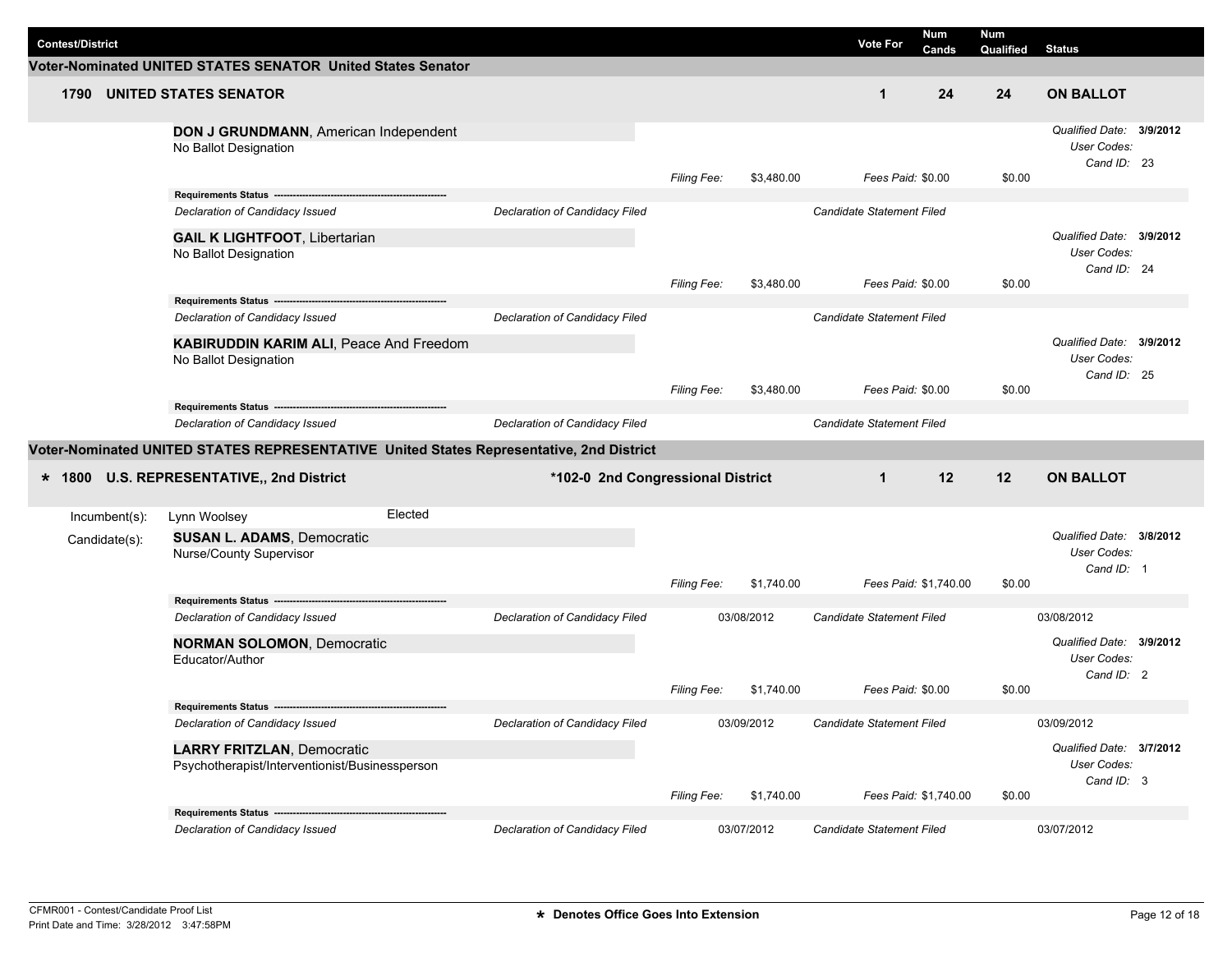| <b>Contest/District</b> |                                                                                         |                                |                    |            | <b>Vote For</b>                  | Num<br>Cands | <b>Num</b><br>Qualified | <b>Status</b>                                          |  |
|-------------------------|-----------------------------------------------------------------------------------------|--------------------------------|--------------------|------------|----------------------------------|--------------|-------------------------|--------------------------------------------------------|--|
|                         | Voter-Nominated UNITED STATES REPRESENTATIVE United States Representative, 2nd District |                                |                    |            |                                  |              |                         |                                                        |  |
|                         | 1800 U.S. REPRESENTATIVE,, 2nd District                                                 |                                |                    |            | $\mathbf 1$                      | 12           | 12                      | <b>ON BALLOT</b>                                       |  |
|                         | <b>JARED HUFFMAN, Democratic</b><br>Environmental Attorney/Assemblymember               |                                | <b>Filing Fee:</b> | \$1,740.00 | Fees Paid: \$1,740.00            |              | \$0.00                  | Qualified Date: 3/8/2012<br>User Codes:<br>Cand ID: 4  |  |
|                         | Requirements Status ---------------                                                     |                                |                    |            |                                  |              |                         |                                                        |  |
|                         | Declaration of Candidacy Issued                                                         | Declaration of Candidacy Filed |                    | 03/08/2012 | <b>Candidate Statement Filed</b> |              |                         | 03/08/2012                                             |  |
|                         | <b>STACEY LAWSON, Democratic</b><br>Educator/Small Businesswoman                        |                                |                    |            |                                  |              |                         | Qualified Date: 3/7/2012<br>User Codes:<br>Cand ID: 5  |  |
|                         |                                                                                         |                                | Filing Fee:        | \$1,740.00 | Fees Paid: \$1,740.00            |              | \$0.00                  |                                                        |  |
|                         | Requirements Status ---<br>Declaration of Candidacy Issued                              | Declaration of Candidacy Filed |                    | 03/07/2012 |                                  |              |                         | 03/07/2012                                             |  |
|                         | DANIEL W. ROBERTS, Republican<br>Securities Broker Dealer                               |                                |                    |            | Candidate Statement Filed        |              |                         | Qualified Date: 3/7/2012<br>User Codes:<br>Cand ID: 6  |  |
|                         |                                                                                         |                                | <b>Filing Fee:</b> | \$1,740.00 | Fees Paid: \$1,740.00            |              | \$0.00                  |                                                        |  |
|                         | Requirements Status ----                                                                |                                |                    |            |                                  |              |                         |                                                        |  |
|                         | <b>Declaration of Candidacy Filed</b><br>Declaration of Candidacy Issued                |                                | 03/07/2012         |            | Candidate Statement Filed        |              |                         | 03/07/2012                                             |  |
|                         | <b>TIFFANY RENEE, Democratic</b><br>No Ballot Designation                               |                                | <b>Filing Fee:</b> | \$1,740.00 | Fees Paid: \$0.00                |              | \$0.00                  | Qualified Date: 3/9/2012<br>User Codes:<br>Cand ID: 7  |  |
|                         | Requirements Status ----------------------------------                                  |                                |                    |            |                                  |              |                         |                                                        |  |
|                         | Declaration of Candidacy Issued                                                         | Declaration of Candidacy Filed |                    |            | Candidate Statement Filed        |              |                         |                                                        |  |
|                         | <b>BROOKE CLARKE, No Party Preference</b><br>No Ballot Designation                      |                                | <b>Filing Fee:</b> | \$1,740.00 | Fees Paid: \$0.00                |              | \$0.00                  | Qualified Date: 3/9/2012<br>User Codes:<br>Cand ID: 8  |  |
|                         | Requirements Status -----------------------                                             |                                |                    |            |                                  |              |                         |                                                        |  |
|                         | Declaration of Candidacy Issued                                                         | Declaration of Candidacy Filed |                    |            | Candidate Statement Filed        |              |                         | 03/05/2012                                             |  |
|                         | <b>ANDY CAFFREY, Democratic</b><br>No Ballot Designation                                |                                |                    |            |                                  |              |                         | Qualified Date: 3/9/2012<br>User Codes:<br>Cand ID: 9  |  |
|                         |                                                                                         |                                | <b>Filing Fee:</b> | \$1,740.00 | Fees Paid: \$0.00                |              | \$0.00                  |                                                        |  |
|                         | Requirements Status -------------------------<br>Declaration of Candidacy Issued        | Declaration of Candidacy Filed |                    |            | Candidate Statement Filed        |              |                         |                                                        |  |
|                         | <b>WILLIAM L COURTNEY, Democratic</b><br>No Ballot Designation                          |                                |                    |            |                                  |              |                         | Qualified Date: 3/9/2012<br>User Codes:<br>Cand ID: 10 |  |
|                         |                                                                                         |                                | <b>Filing Fee:</b> | \$1,740.00 | Fees Paid: \$0.00                |              | \$0.00                  |                                                        |  |
|                         | Requirements Status ------------------------<br>Declaration of Candidacy Issued         | Declaration of Candidacy Filed |                    |            | Candidate Statement Filed        |              |                         |                                                        |  |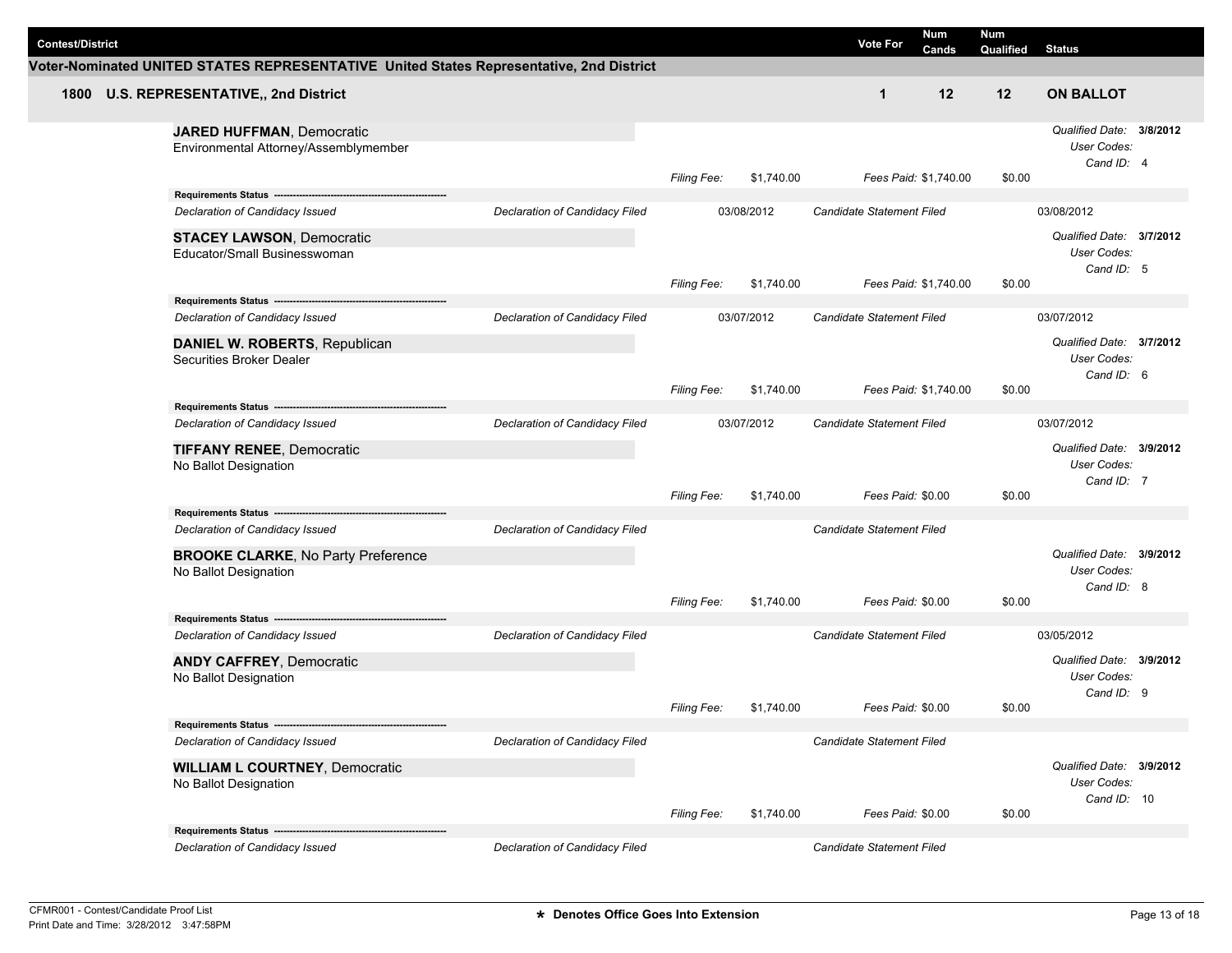|                         |                                                                                         |                                |                    |            | <b>Vote For</b>           | <b>Num</b>     | Num            |                                                        |  |
|-------------------------|-----------------------------------------------------------------------------------------|--------------------------------|--------------------|------------|---------------------------|----------------|----------------|--------------------------------------------------------|--|
| <b>Contest/District</b> | Voter-Nominated UNITED STATES REPRESENTATIVE United States Representative, 2nd District |                                |                    |            |                           | Cands          | Qualified      | <b>Status</b>                                          |  |
|                         |                                                                                         |                                |                    |            |                           |                |                |                                                        |  |
| 1800                    | U.S. REPRESENTATIVE,, 2nd District                                                      |                                |                    |            | $\mathbf 1$               | 12             | 12             | <b>ON BALLOT</b>                                       |  |
|                         | <b>MIKE HALLIWELL, Republican</b><br>No Ballot Designation                              |                                | <b>Filing Fee:</b> | \$1,740.00 | Fees Paid: \$0.00         |                | \$0.00         | Qualified Date: 3/9/2012<br>User Codes:<br>Cand ID: 11 |  |
|                         |                                                                                         |                                |                    |            |                           |                |                |                                                        |  |
|                         | Declaration of Candidacy Issued                                                         | Declaration of Candidacy Filed |                    |            | Candidate Statement Filed |                |                |                                                        |  |
|                         | JOHN LEWALLEN, No Party Preference<br>No Ballot Designation                             |                                |                    | \$1,740.00 | Fees Paid: \$0.00         |                | \$0.00         | Qualified Date: 3/9/2012<br>User Codes:<br>Cand ID: 12 |  |
|                         |                                                                                         |                                | <b>Filing Fee:</b> |            |                           |                |                |                                                        |  |
|                         | Declaration of Candidacy Issued                                                         | Declaration of Candidacy Filed |                    |            | Candidate Statement Filed |                |                |                                                        |  |
|                         | Voter-Nominated MEMBER OF THE ASSEMBLY Member of the State Assembly, 10th District      |                                |                    |            |                           |                |                |                                                        |  |
|                         |                                                                                         | *310-0 10th Assembly District  |                    |            | $\mathbf 1$               | $\overline{7}$ | $\overline{7}$ | <b>ON BALLOT</b>                                       |  |
| * 1820                  | <b>MEMBER STATE ASSEMBLY,, 10th District</b>                                            |                                |                    |            |                           |                |                |                                                        |  |
| Incumbent(s):           | Elected<br>Jared William Huffman                                                        |                                |                    |            |                           |                |                |                                                        |  |
| Candidate(s):           | <b>HOWARD CHRISTIAN GUNDERSON, Democratic</b><br>No Ballot Designation                  |                                |                    |            |                           |                |                | Qualified Date: 3/9/2012<br>User Codes:<br>Cand ID: 1  |  |
|                         |                                                                                         |                                | Filing Fee:        | \$952.91   | Fees Paid: \$0.00         |                | \$0.00         |                                                        |  |
|                         | Declaration of Candidacy Issued                                                         | Declaration of Candidacy Filed |                    |            | Candidate Statement Filed |                |                | 03/09/2012                                             |  |
|                         | <b>ALEX EASTON-BROWN, Democratic</b><br>Pension Reform Coordinator                      |                                |                    |            |                           |                |                | Qualified Date: 3/8/2012<br>User Codes:<br>Cand ID: 2  |  |
|                         |                                                                                         |                                | Filing Fee:        | \$952.91   | Fees Paid: \$952.91       |                | \$0.00         |                                                        |  |
|                         |                                                                                         |                                |                    |            |                           |                |                |                                                        |  |
|                         | Declaration of Candidacy Issued                                                         | Declaration of Candidacy Filed |                    | 03/08/2012 | Candidate Statement Filed |                |                | 03/08/2012                                             |  |
|                         | <b>CONNIE WONG, Democratic</b><br>Mother/Military Officer                               |                                |                    |            |                           |                |                | Qualified Date: 3/8/2012<br>User Codes:<br>Cand ID: 3  |  |
|                         |                                                                                         |                                | <b>Filing Fee:</b> | \$952.91   | Fees Paid: \$952.91       |                | \$0.00         |                                                        |  |
|                         | Requirements Status ----------------------------------                                  |                                |                    |            |                           |                |                |                                                        |  |
|                         | Declaration of Candidacy Issued                                                         | Declaration of Candidacy Filed |                    | 03/08/2012 | Candidate Statement Filed |                |                | 03/08/2012                                             |  |
|                         | <b>MICHAEL ALLEN, Democratic</b><br>Assemblymember/Attorney                             |                                |                    |            |                           |                |                | Qualified Date: 3/5/2012<br>User Codes:<br>Cand ID: 4  |  |
|                         |                                                                                         |                                | Filing Fee:        | \$952.91   | Fees Paid: \$952.91       |                | \$0.00         |                                                        |  |
|                         | Requirements Status -                                                                   |                                |                    |            |                           |                |                |                                                        |  |
|                         | Declaration of Candidacy Issued                                                         | Declaration of Candidacy Filed |                    | 03/05/2012 | Candidate Statement Filed |                |                |                                                        |  |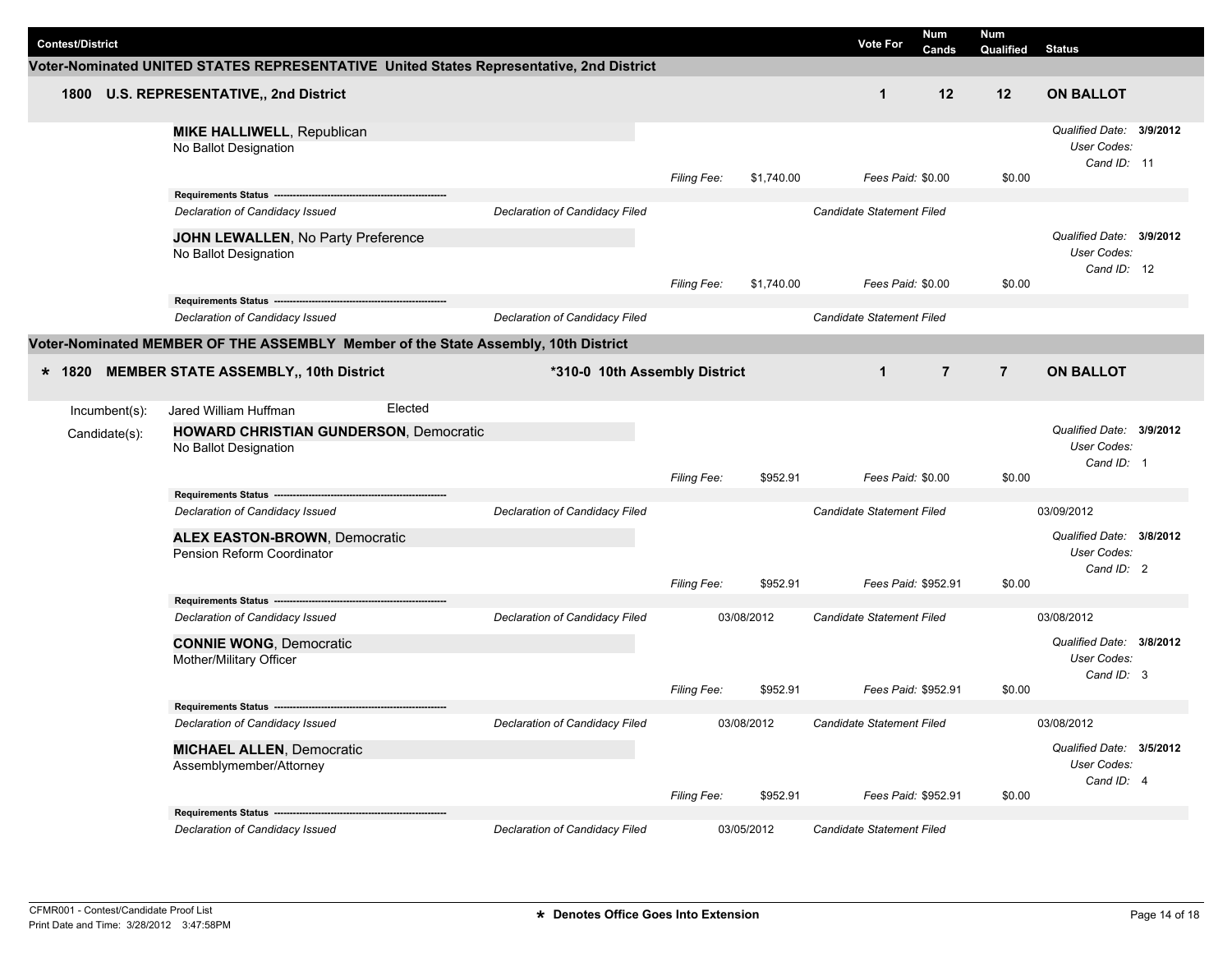| <b>Contest/District</b> |                                                                     |                                                                                    |                    |            | <b>Vote For</b>                  | <b>Num</b><br><b>Cands</b> | Num<br>Qualified | Status                                                |  |
|-------------------------|---------------------------------------------------------------------|------------------------------------------------------------------------------------|--------------------|------------|----------------------------------|----------------------------|------------------|-------------------------------------------------------|--|
|                         |                                                                     | Voter-Nominated MEMBER OF THE ASSEMBLY Member of the State Assembly, 10th District |                    |            |                                  |                            |                  |                                                       |  |
|                         | 1820 MEMBER STATE ASSEMBLY,, 10th District                          |                                                                                    |                    |            | $\mathbf{1}$                     | $\overline{7}$             | $\overline{7}$   | <b>ON BALLOT</b>                                      |  |
|                         | <b>MARC LEVINE, Democratic</b><br>Councilmember, City of San Rafael |                                                                                    | <b>Filing Fee:</b> | \$952.91   | Fees Paid: \$952.91              |                            | \$0.00           | Qualified Date: 3/9/2012<br>User Codes:<br>Cand ID: 5 |  |
|                         |                                                                     |                                                                                    |                    |            |                                  |                            |                  |                                                       |  |
|                         | Declaration of Candidacy Issued                                     | Declaration of Candidacy Filed                                                     |                    | 03/09/2012 | Candidate Statement Filed        |                            |                  | 03/09/2012                                            |  |
|                         | JOE BOSWELL, No Party Preference<br>Small Businessperson            |                                                                                    |                    |            |                                  |                            |                  | Qualified Date: 3/9/2012<br>User Codes:<br>Cand ID: 6 |  |
|                         |                                                                     |                                                                                    | Filing Fee:        | \$952.91   | Fees Paid: \$0.00                |                            | \$0.00           |                                                       |  |
|                         | Declaration of Candidacy Issued                                     | Declaration of Candidacy Filed                                                     |                    | 03/09/2012 | Candidate Statement Filed        |                            |                  | 03/09/2012                                            |  |
|                         | PETER MANCUS, Republican<br>No Ballot Designation                   |                                                                                    |                    |            |                                  |                            |                  | Qualified Date: 3/9/2012<br>User Codes:<br>Cand ID: 7 |  |
|                         |                                                                     |                                                                                    | <b>Filing Fee:</b> | \$952.91   | Fees Paid: \$0.00                |                            | \$0.00           |                                                       |  |
|                         | Requirements Status ---------<br>Declaration of Candidacy Issued    | Declaration of Candidacy Filed                                                     |                    |            | Candidate Statement Filed        |                            |                  |                                                       |  |
|                         |                                                                     |                                                                                    |                    |            |                                  |                            |                  |                                                       |  |
|                         | Non-Partisan JUDICIAL Judge of the Superior Court, Office No. 3     |                                                                                    |                    |            |                                  |                            |                  |                                                       |  |
|                         |                                                                     |                                                                                    |                    |            |                                  |                            |                  |                                                       |  |
|                         | <b>2613 SUPERIOR COURT JUDGE</b>                                    | *0-0 County Of Marin                                                               |                    |            | $\mathbf{1}$                     | 3                          | $\overline{2}$   | <b>ON BALLOT</b>                                      |  |
| Incumbent(s):           | James T Chou                                                        | Appointed to Vacancy                                                               |                    |            |                                  |                            |                  |                                                       |  |
| Candidate(s):           | <b>JAMES CHOU</b><br>Marin County Superior Court Judge              |                                                                                    |                    |            |                                  |                            |                  | Qualified Date: 3/6/2012<br>User Codes:<br>Cand ID: 1 |  |
|                         |                                                                     |                                                                                    | <b>Filing Fee:</b> | \$1,787.89 | Fees Paid: \$1,787.89            |                            | \$0.00           |                                                       |  |
|                         | Declaration of Candidacy Issued                                     | Declaration of Candidacy Filed                                                     |                    | 03/06/2012 | <b>Candidate Statement Filed</b> |                            |                  | 03/06/2012                                            |  |
|                         | <b>RUSSELL K. MARNE</b>                                             |                                                                                    |                    |            |                                  |                            |                  | Qualified Date: 3/2/2012                              |  |
|                         | Attorney At Law                                                     |                                                                                    |                    |            |                                  |                            |                  | User Codes:                                           |  |
|                         |                                                                     |                                                                                    | Filina Fee:        | \$1,787.89 | Fees Paid: \$1,787.89            |                            | \$0.00           | Cand ID: 2                                            |  |
|                         | Requirements Status --                                              |                                                                                    |                    |            |                                  |                            |                  |                                                       |  |
|                         | Declaration of Candidacy Issued                                     | Declaration of Candidacy Filed                                                     |                    | 03/02/2012 | Candidate Statement Filed        |                            |                  | 03/02/2012                                            |  |
|                         | Non-Partisan COUNTY Supervisor, Second District                     |                                                                                    |                    |            |                                  |                            |                  |                                                       |  |
|                         | 4002 COUNTY SUPERVISOR -, District 2                                | *402-0 2nd Supervisorial District                                                  |                    |            | $\mathbf{1}$                     | $\mathbf{3}$               | $\mathbf{3}$     | <b>ON BALLOT</b>                                      |  |
| Incumbent(s):           | Catherine Lloyd Rice                                                | Appointed to Vacancy                                                               |                    |            |                                  |                            |                  |                                                       |  |
| Candidate(s):           | <b>DAVID WEINSOFF</b><br>Fairfax Councilmember/Attorney             |                                                                                    |                    |            |                                  |                            |                  | Qualified Date: 3/9/2012<br>User Codes:<br>Cand ID: 1 |  |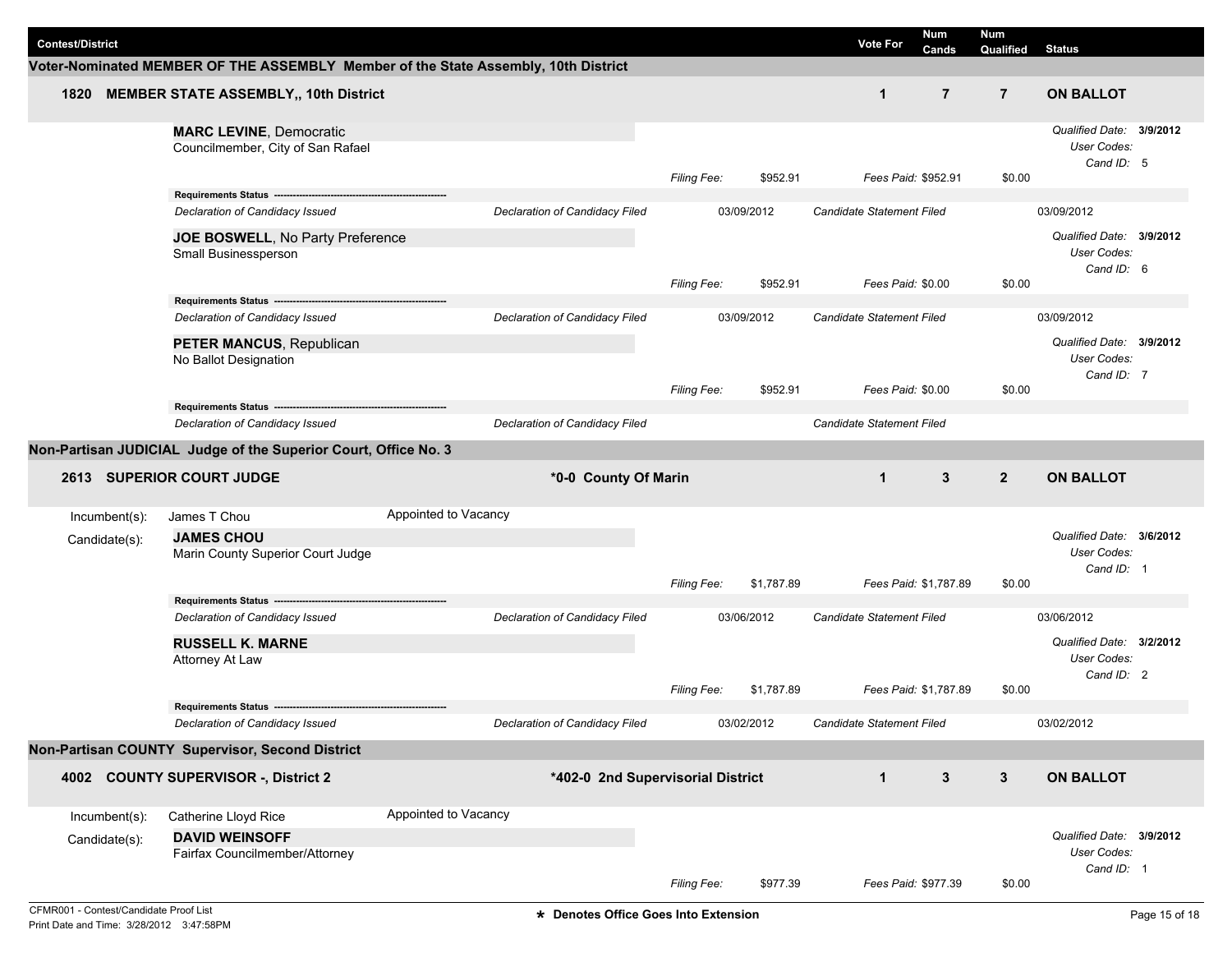| <b>Contest/District</b> |                                                               |                      |                                       |                    |            | <b>Vote For</b>                  | Num<br><b>Cands</b> | <b>Num</b><br>Qualified | <b>Status</b>                                                |  |
|-------------------------|---------------------------------------------------------------|----------------------|---------------------------------------|--------------------|------------|----------------------------------|---------------------|-------------------------|--------------------------------------------------------------|--|
|                         | Non-Partisan COUNTY Supervisor, Second District               |                      |                                       |                    |            |                                  |                     |                         |                                                              |  |
| 4002                    | <b>COUNTY SUPERVISOR -, District 2</b>                        |                      |                                       |                    |            | $\mathbf 1$                      | 3                   | 3                       | <b>ON BALLOT</b>                                             |  |
|                         | Requirements Status ------                                    |                      |                                       |                    |            |                                  |                     |                         |                                                              |  |
|                         | Declaration of Candidacy Issued                               |                      | Declaration of Candidacy Filed        |                    | 03/09/2012 | Candidate Statement Filed        |                     |                         | 03/09/2012                                                   |  |
|                         | <b>KATIE RICE</b><br><b>Marin County Supervisor</b>           |                      |                                       |                    |            |                                  |                     |                         | Qualified Date: 3/8/2012<br><b>User Codes:</b><br>Cand ID: 2 |  |
|                         |                                                               |                      |                                       | Filing Fee:        | \$977.39   |                                  | Fees Paid: \$0.00   | \$0.00                  |                                                              |  |
|                         |                                                               |                      |                                       |                    |            |                                  |                     |                         |                                                              |  |
|                         | Declaration of Candidacy Issued                               |                      | <b>Declaration of Candidacy Filed</b> |                    | 03/08/2012 | Candidate Statement Filed        |                     |                         | 03/08/2012                                                   |  |
|                         | <b>EVA LONG</b>                                               |                      |                                       |                    |            |                                  |                     |                         | Qualified Date: 3/9/2012                                     |  |
|                         | Educator/Administrator                                        |                      |                                       |                    |            |                                  |                     |                         | <b>User Codes:</b>                                           |  |
|                         |                                                               |                      |                                       | Filing Fee:        | \$977.39   |                                  | Fees Paid: \$0.00   | \$0.00                  | Cand ID: 3                                                   |  |
|                         | Requirements Status ---------------------                     |                      |                                       |                    |            |                                  |                     |                         |                                                              |  |
|                         | Declaration of Candidacy Issued                               |                      | Declaration of Candidacy Filed        |                    | 03/09/2012 | Candidate Statement Filed        |                     |                         | 03/09/2012                                                   |  |
|                         | Non-Partisan COUNTY Supervisor, Third District                |                      |                                       |                    |            |                                  |                     |                         |                                                              |  |
|                         |                                                               |                      |                                       |                    |            | $\mathbf{1}$                     |                     | $\mathbf{1}$            | <b>ON BALLOT</b>                                             |  |
| 4003                    | <b>COUNTY SUPERVISOR -, District 3</b>                        |                      | *403-0 3rd Supervisorial District     |                    |            |                                  | $\mathbf{1}$        |                         |                                                              |  |
| Incumbent(s):           | Kathrin Elizabeth Sears                                       | Appointed to Vacancy |                                       |                    |            |                                  |                     |                         |                                                              |  |
|                         | <b>KATHRIN "KATE" SEARS</b>                                   |                      |                                       |                    |            |                                  |                     |                         | Qualified Date: 3/6/2012                                     |  |
| Candidate(s):           | Member, Marin County Board of Supervisors                     |                      |                                       |                    |            |                                  |                     |                         | <b>User Codes:</b>                                           |  |
|                         |                                                               |                      |                                       |                    |            |                                  |                     |                         | Cand ID: 1                                                   |  |
|                         |                                                               |                      |                                       | Filing Fee:        | \$977.39   |                                  | Fees Paid: \$977.39 | \$0.00                  |                                                              |  |
|                         | Declaration of Candidacy Issued                               |                      | Declaration of Candidacy Filed        |                    | 03/06/2012 | Candidate Statement Filed        |                     |                         | 03/06/2012                                                   |  |
|                         |                                                               |                      |                                       |                    |            |                                  |                     |                         |                                                              |  |
|                         | Non-Partisan COUNTY Supervisor, Fourth District               |                      |                                       |                    |            |                                  |                     |                         |                                                              |  |
| 4004                    | <b>COUNTY SUPERVISOR -, District 4</b>                        |                      | *404-0 4th Supervisorial District     |                    |            | $\mathbf{1}$                     | 3                   | $\overline{2}$          | <b>ON BALLOT</b>                                             |  |
| Incumbent(s):           | Stephen H Kinsey                                              | Elected              |                                       |                    |            |                                  |                     |                         |                                                              |  |
| Candidate(s):           | <b>STEVE KINSEY</b>                                           |                      |                                       |                    |            |                                  |                     |                         | Qualified Date: 3/6/2012                                     |  |
|                         | Incumbent                                                     |                      |                                       |                    |            |                                  |                     |                         | User Codes:                                                  |  |
|                         |                                                               |                      |                                       | <b>Filing Fee:</b> | \$977.39   |                                  | Fees Paid: \$977.39 | \$0.00                  | Cand ID: 1                                                   |  |
|                         | Requirements Status ---------------------                     |                      |                                       |                    |            |                                  |                     |                         |                                                              |  |
|                         | Declaration of Candidacy Issued                               |                      | Declaration of Candidacy Filed        |                    | 03/07/2012 | Candidate Statement Filed        |                     |                         | 03/07/2012                                                   |  |
|                         | <b>DIANE FURST</b>                                            |                      |                                       |                    |            |                                  |                     |                         | Qualified Date: 3/9/2012                                     |  |
|                         | Corte Madera Vice Mayor                                       |                      |                                       |                    |            |                                  |                     |                         | User Codes:                                                  |  |
|                         |                                                               |                      |                                       |                    |            |                                  |                     |                         | Cand ID: 2                                                   |  |
|                         |                                                               |                      |                                       | <b>Filing Fee:</b> | \$977.39   |                                  | Fees Paid: \$977.39 | \$0.00                  |                                                              |  |
|                         | Declaration of Candidacy Issued                               |                      | Declaration of Candidacy Filed        |                    | 03/09/2012 | <b>Candidate Statement Filed</b> |                     |                         | 03/09/2012                                                   |  |
|                         |                                                               |                      |                                       |                    |            |                                  |                     |                         |                                                              |  |
|                         | Non-Partisan MUNICIPAL CITY OF BELVEDERE Member, City Council |                      |                                       |                    |            |                                  |                     |                         |                                                              |  |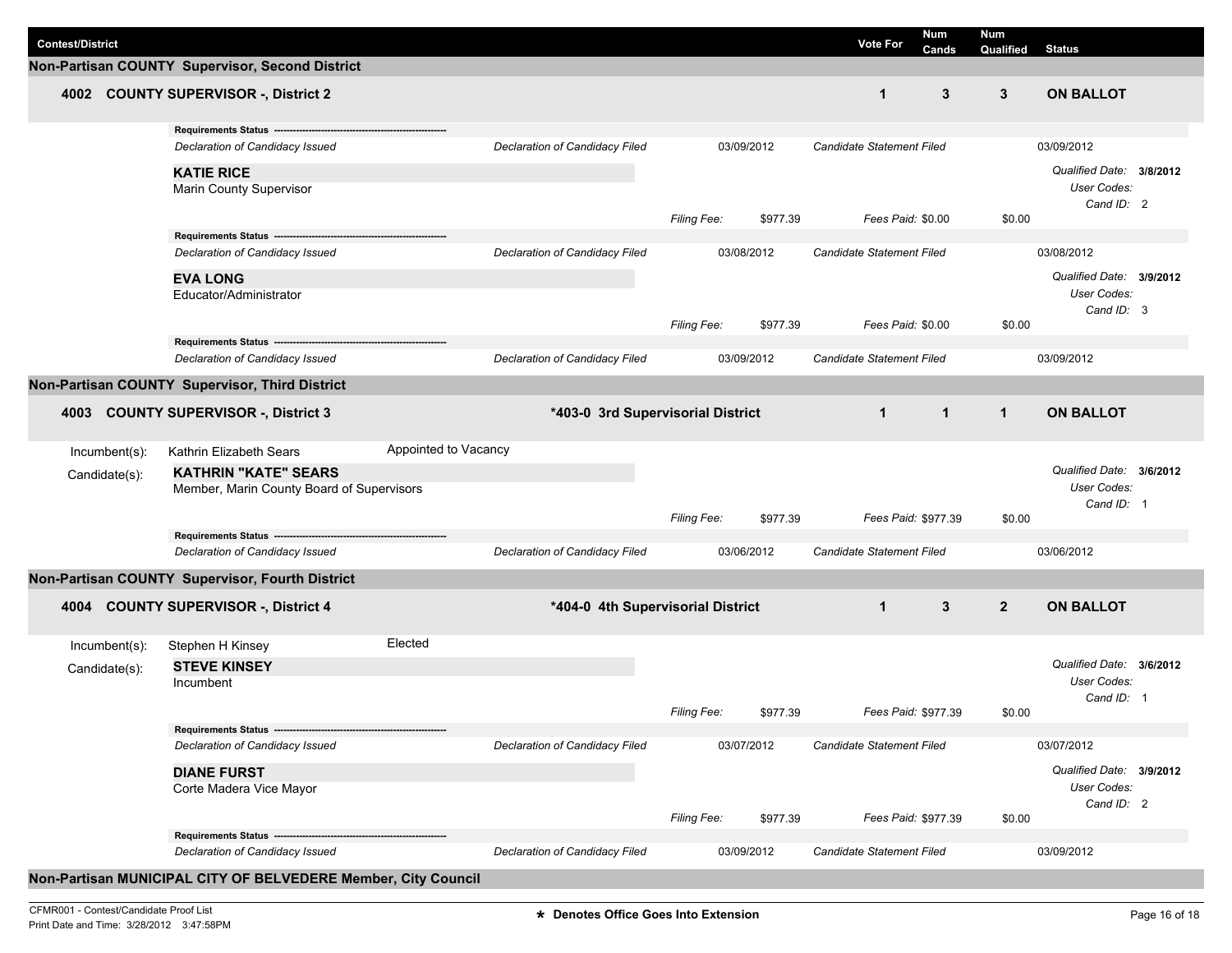| <b>Contest/District</b> |               |                                                                      |                      |                                |                                            |        | <b>Vote For</b>                  | <b>Num</b><br>Cands | <b>Num</b><br>Qualified | <b>Status</b>                                                 |                           |
|-------------------------|---------------|----------------------------------------------------------------------|----------------------|--------------------------------|--------------------------------------------|--------|----------------------------------|---------------------|-------------------------|---------------------------------------------------------------|---------------------------|
|                         |               | Non-Partisan MUNICIPAL CITY OF BELVEDERE Member, City Council        |                      |                                |                                            |        |                                  |                     |                         |                                                               |                           |
|                         |               | * 5005 CITY OF BELVEDERE -, Member, City Council                     |                      | *502-0 City Of Belvedere       |                                            |        | 3                                | 4                   | 4                       | <b>ON BALLOT</b>                                              |                           |
|                         | Incumbent(s): | Sandra Douglass Donnell                                              | Elected              |                                |                                            |        |                                  |                     |                         |                                                               |                           |
|                         |               | Jerry Butler                                                         | Elected              |                                |                                            |        |                                  |                     |                         |                                                               |                           |
|                         |               | John C Telischak                                                     | Elected              |                                |                                            |        |                                  |                     |                         |                                                               |                           |
|                         | Candidate(s): | <b>BOB McCASKILL</b><br><b>Retired Accountant</b>                    |                      |                                |                                            |        |                                  |                     |                         | Qualified Date: 2/24/2012<br><b>User Codes:</b><br>Cand ID: 1 |                           |
|                         |               |                                                                      |                      |                                | <b>Filing Fee:</b>                         | \$0.00 | Fees Paid: \$0.00                |                     | \$0.00                  |                                                               |                           |
|                         |               | Requirements Status ---                                              |                      |                                |                                            |        |                                  |                     |                         |                                                               |                           |
|                         |               | Declaration of Candidacy Issued                                      |                      | Declaration of Candidacy Filed | 02/24/2012                                 |        | Candidate Statement Filed        |                     |                         | 02/24/2012                                                    |                           |
|                         |               | <b>CLAIRE McAULIFFE</b>                                              |                      |                                |                                            |        |                                  |                     |                         |                                                               | Qualified Date: 2/24/2012 |
|                         |               | <b>Community Volunteer</b>                                           |                      |                                |                                            |        |                                  |                     |                         | User Codes:<br>Cand ID: 2                                     |                           |
|                         |               |                                                                      |                      |                                | <b>Filing Fee:</b>                         | \$0.00 | Fees Paid: \$0.00                |                     | \$0.00                  |                                                               |                           |
|                         |               | Requirements Status -------------                                    |                      |                                |                                            |        |                                  |                     |                         |                                                               |                           |
|                         |               | Declaration of Candidacy Issued                                      |                      | Declaration of Candidacy Filed | 02/24/2012                                 |        | <b>Candidate Statement Filed</b> |                     |                         | 02/24/2012                                                    |                           |
|                         |               | <b>SANDRA D. DONNELL</b>                                             |                      |                                |                                            |        |                                  |                     |                         | Qualified Date: 2/24/2012                                     |                           |
|                         |               | Incumbent                                                            |                      |                                |                                            |        |                                  |                     |                         | User Codes:<br>Cand ID: 3                                     |                           |
|                         |               |                                                                      |                      |                                | Filing Fee:                                | \$0.00 | Fees Paid: \$0.00                |                     | \$0.00                  |                                                               |                           |
|                         |               | Requirements Status ---                                              |                      |                                |                                            |        |                                  |                     |                         |                                                               |                           |
|                         |               | Declaration of Candidacy Issued                                      |                      | Declaration of Candidacy Filed | 02/24/2012                                 |        | Candidate Statement Filed        |                     |                         | 02/24/2012                                                    |                           |
|                         |               | <b>JAMES S. ROBERTSON</b>                                            |                      |                                |                                            |        |                                  |                     |                         | Qualified Date: 3/9/2012                                      |                           |
|                         |               | Director of Sales                                                    |                      |                                |                                            |        |                                  |                     |                         | User Codes:<br>Cand ID: 4                                     |                           |
|                         |               |                                                                      |                      |                                | <b>Filing Fee:</b>                         | \$0.00 | Fees Paid: \$0.00                |                     | \$0.00                  |                                                               |                           |
|                         |               | Requirements Status ---                                              |                      |                                |                                            |        |                                  |                     |                         |                                                               |                           |
|                         |               | Declaration of Candidacy Issued                                      |                      | Declaration of Candidacy Filed | 03/09/2012                                 |        | Candidate Statement Filed        |                     |                         | 03/09/2012                                                    |                           |
|                         |               | Non-Partisan MUNICIPAL TOWN OF ROSS Member, Town Council             |                      |                                |                                            |        |                                  |                     |                         |                                                               |                           |
| $* 5445$                |               | TOWN OF ROSS -, Member, Town Council                                 |                      | *508-0 Town Of Ross            |                                            |        | 3                                | $\mathbf 0$         | $\mathbf 0$             | <b>ON BALLOT</b>                                              |                           |
|                         | Incumbent(s): | R Scot Hunter                                                        | Elected              |                                |                                            |        |                                  |                     |                         |                                                               |                           |
|                         |               | <b>Richard Kent Strauss</b>                                          | Elected              |                                |                                            |        |                                  |                     |                         |                                                               |                           |
|                         |               | Christopher James Martin                                             | Elected              |                                |                                            |        |                                  |                     |                         |                                                               |                           |
|                         |               | Non-Partisan DISTRICT SANITARY DISTRICT NO. 1 - ROSS VALLEY Director |                      |                                |                                            |        |                                  |                     |                         |                                                               |                           |
|                         |               | * 6038 SANITARY DISTRICT NO. 1,, ROSS VALLEY-Director                |                      |                                | SA01-0 Ross Valley Sanitary District No. 1 |        | $\overline{2}$                   | $\mathbf{3}$        | $\mathbf{3}$            | <b>ON BALLOT</b>                                              |                           |
|                         | Incumbent(s): | Frank J Egger                                                        | Appointed to Vacancy |                                |                                            |        |                                  |                     |                         |                                                               |                           |
|                         |               | Marcia A Johnson                                                     | Elected              |                                |                                            |        |                                  |                     |                         |                                                               |                           |